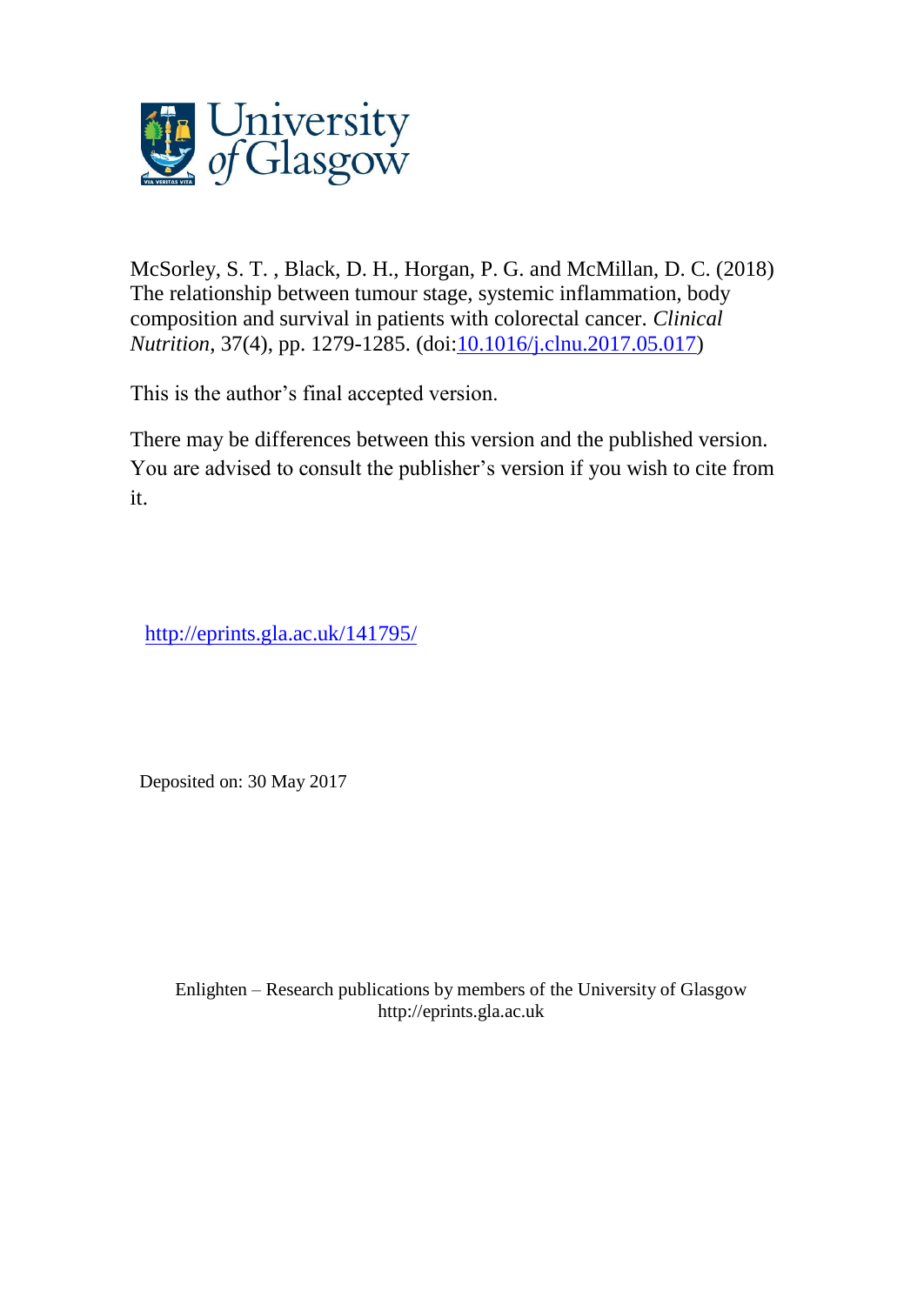|  |  |  |  |  |  | The relationship between tumour stage, systemic inflammation, body composition and |
|--|--|--|--|--|--|------------------------------------------------------------------------------------|
|--|--|--|--|--|--|------------------------------------------------------------------------------------|

### **survival in patients with colorectal cancer.**

Stephen T McSorley, Douglas H Black, Paul G Horgan, Donald C McMillan.

- Academic Unit of Surgery, School of Medicine University of Glasgow, Glasgow Royal
- Infirmary, Glasgow, G31 2ER
- 
- 
- Correspondence to:
- Mr Stephen McSorley
- Academic Unit of Surgery,
- School of Medicine University of Glasgow
- Glasgow Royal Infirmary,
- Glasgow, G31 2ER
- Tel no. 0141 211 5435 Fax no. 0141 552 3229
- Email:s.mcsorley@doctors.org.uk
- Running head: Stage, inflammation, body composition and survival
- Funding/Disclosure:none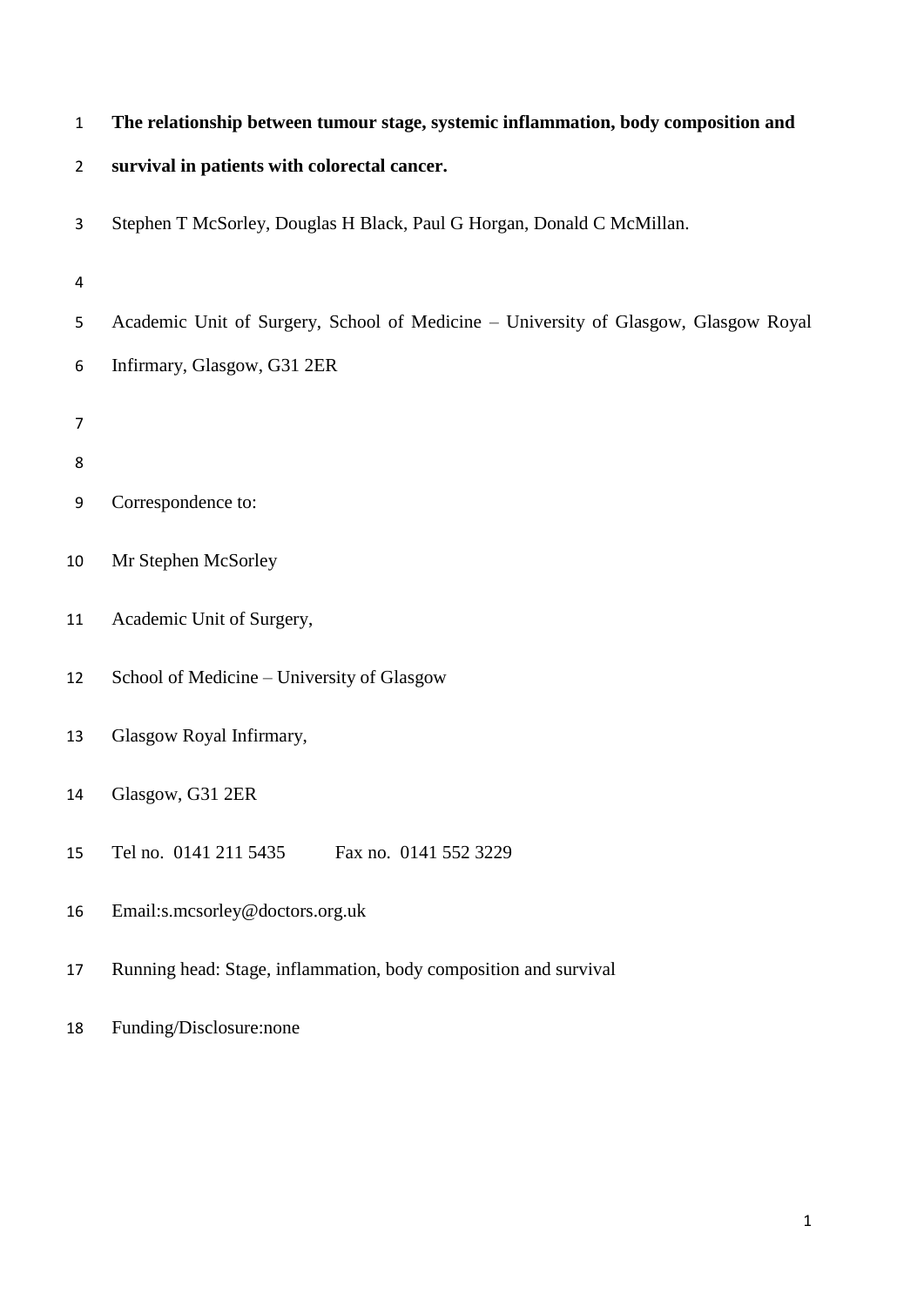**Abstract**

 Background: Disease progression in cancer is often associated with loss of weight and lean tissue and the development of a systemic inflammatory response (SIR) and these have prognostic value. The present study investigated the relationship between these factors in patients with operable colorectal cancer.

 Methods: The study included 322 patients with primary operable colorectal cancer. In 27 addition to BMI, pre-operative CT scans were used to define the presence of visceral obesity, sarcopenia and myosteatosis. Tumour and patient characteristics were recorded. Survival was analysed using univariate and multivariate Cox regression.

 Results: There was no significant association between TNM stage and any measure of body composition. The modified Glasgow Prognostic Score (mGPS), was associated with greater 33 BMI ( $p=0.021$ ), sarcopenia ( $p<0.001$ ), and myosteatosis ( $p=0.004$ ). On univariate analysis, 34 there was a significant association between age ( $p=0.002$ ), ASA grade ( $p=0.010$ ), TNM stage 35 ( $p<0.001$ ), mGPS ( $p=0.001$ ) and myosteatosis ( $p=0.017$ ) and disease specific survival. On multivariate analysis, age (HR 1.89, 95% CI 1.27-2.79, p=0.002), TNM stage (HR 2.27, 95% CI 1.45-3.55, p<0.001) and mGPS (HR 1.48, 95% CI 1.08-2.03, p=0.016) remained prognostic.

 Conclusions: The SIR is a key hallmark of progressive nutritional and functional decline leading to poorer survival in patients with cancer.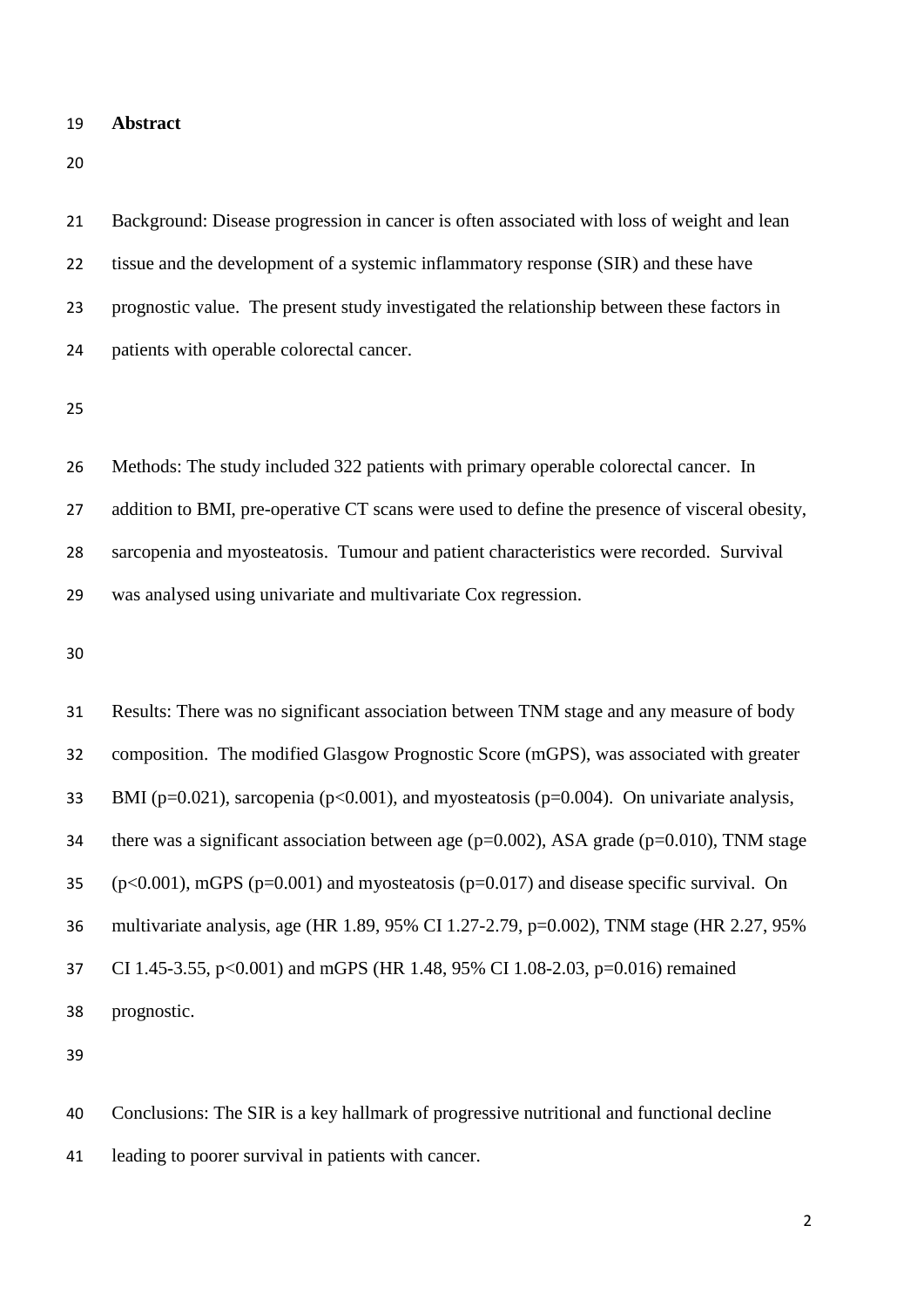- 
- Keywords: colorectal cancer, TNM stage, systemic inflammation, Glasgow Prognostic Score,
- body composition, computed tomography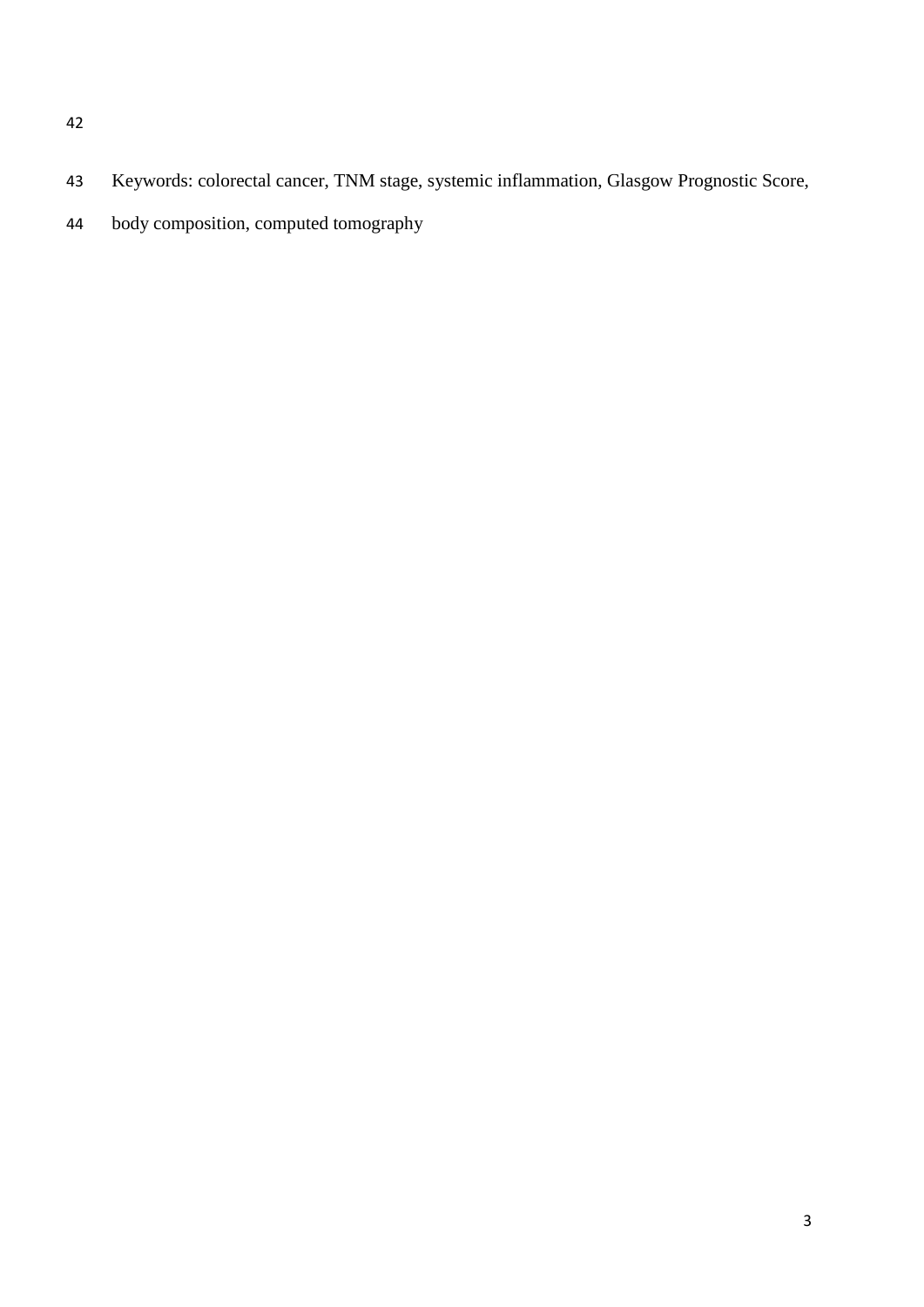#### **Introduction**

 Colorectal cancer is one of the commonest cause of cancer death in the UK and worldwide. As with most common solid tumours disease progression is associated with a progressive nutritional and functional decline resulting in poor response to treatment and poor survival [1-2].

 In the past weight loss has been used as an indicator of such nutritional decline and poor prognosis. However, in recent years such simple weight loss has become less useful since many patients in the developed world, at diagnosis, will be overweight/ obese. It has now become apparent that even in obese cancer patients there will be significant loss of lean tissue and this will have prognostic value [3-4]. The ability to use routine CT scans to measure body composition has resulted in an explosion of interest in the ability of skeletal muscle mass to predict outcomes in patients with cancer. For example, the disproportionate loss of lean tissue has been associated with chemotherapy toxicity [5-8], increased risk of post-operative complications [9-10], poorer outcome and poorer survival [3, 11-12]. Recently, based on such CT analyses, the terms visceral obesity, sarcopenia/myopenia, and myosteatosis have been defined [3, 11, 13-14].

 With specific reference to primary operable colorectal cancer Malietzis and coworkers in a series of recent publications have reported that a low skeletal muscle index was associated with poorer cancer specific and overall survival [14]. Moreover, a lower skeletal muscle index was associated with the presence of a systemic inflammatory response, as evidenced by an elevated neutrophil lymphocyte ratio (NLR), that, in turn, they have reported to have prognostic value [15-16].

 It has been previously been proposed that the systemic inflammatory response,, given its association with loss of lean tissue [17], and its established prognostic value [18], would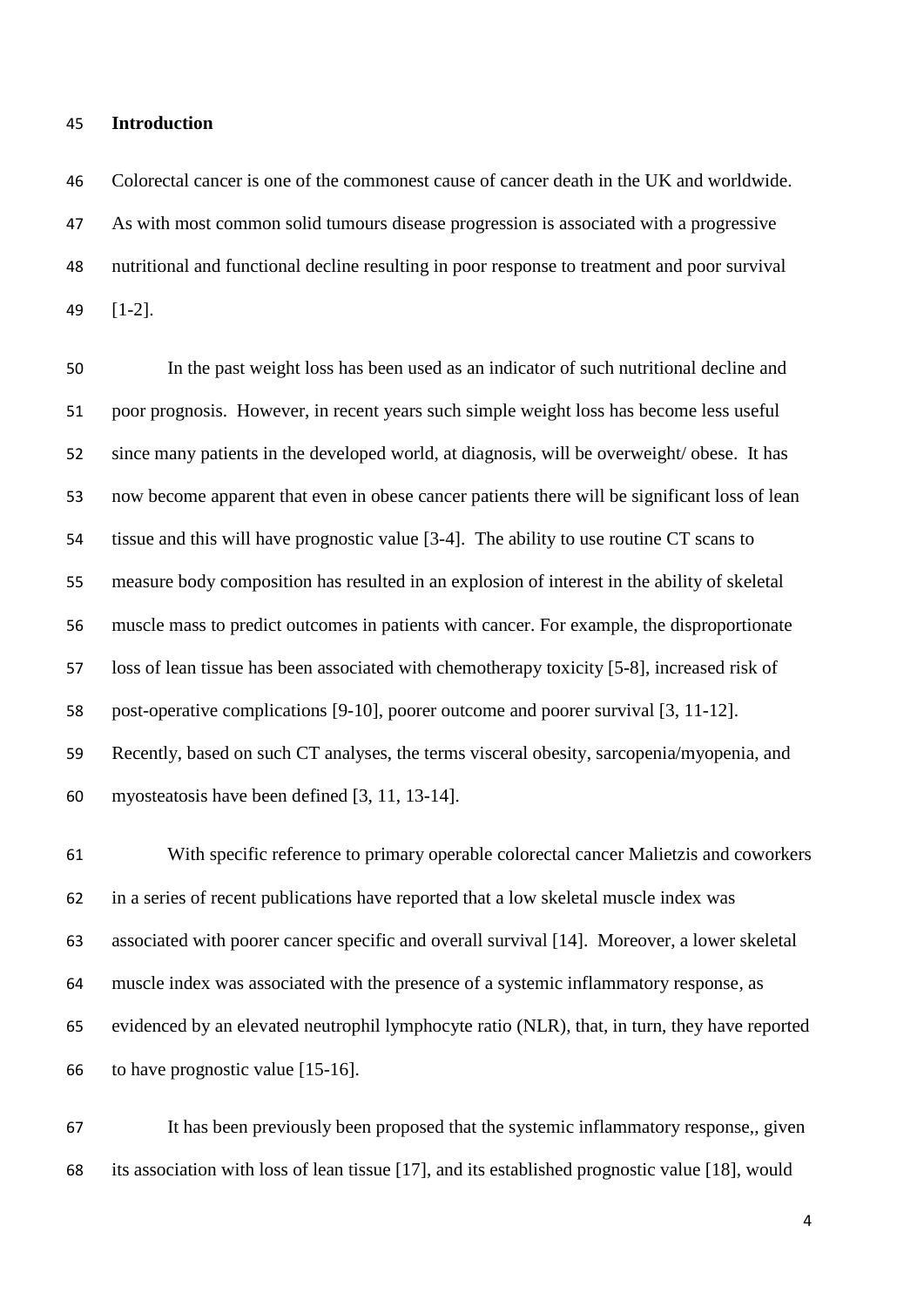form a simple and objective method of identifying patients with different cachexia states [19- 20]. Indeed, systemic inflammation, as evidence by C-reactive protein (CRP) or the modified Glasgow Prognostic Score (mGPS) is associated with a lower skeletal muscle index in cancer patients [21-22], poorer functional status [23], and survival [18]. Recently, it has been reported that the combination of TNM stage and the mGPS stratifies survival following surgery for colorectal cancer effectively [24]. Therefore, the aim of the present observational study was to examine the relationship between tumour stage, systemic inflammation, CT measures of body composition and

survival in patients with primary operable colorectal cancer.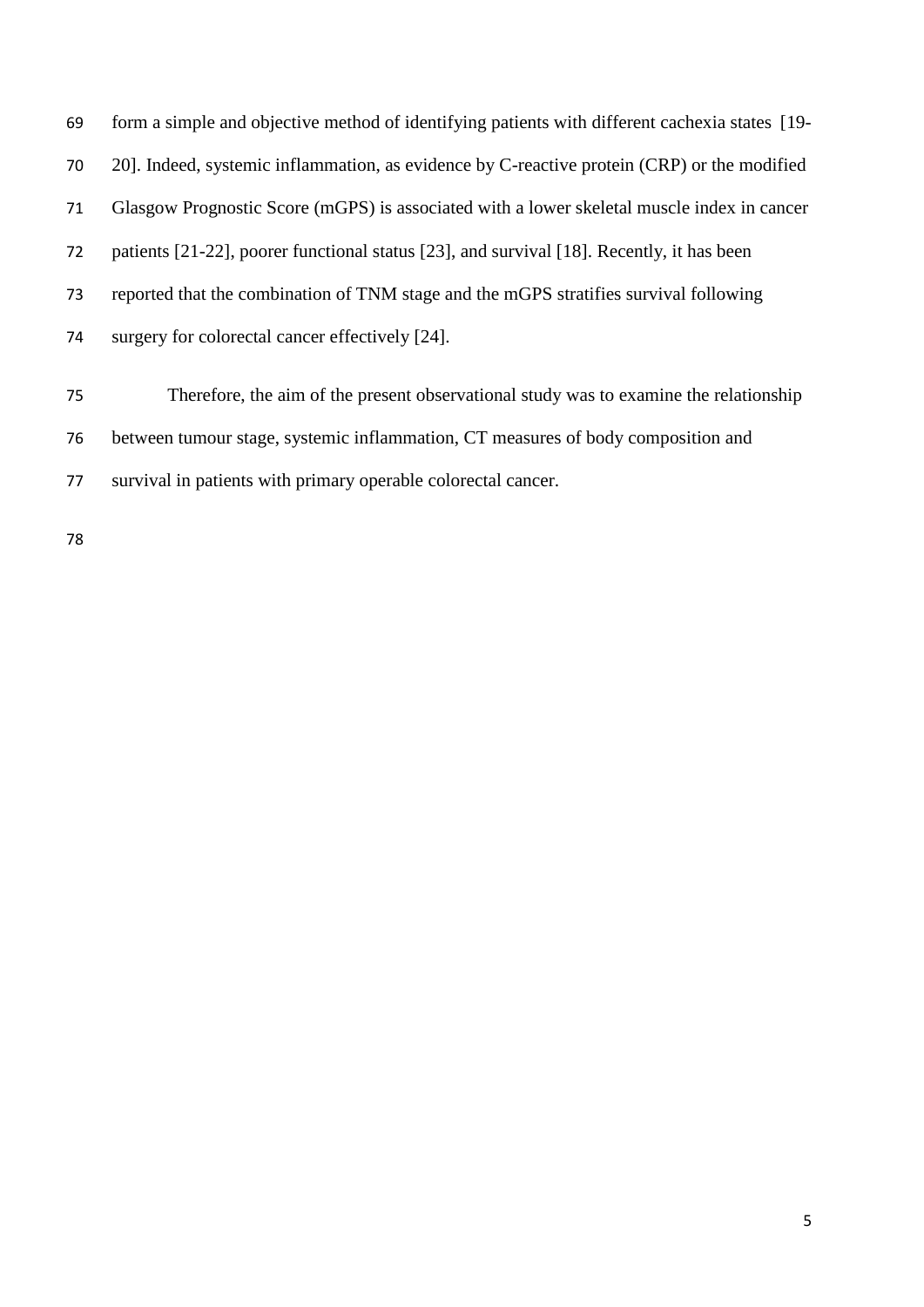### **Patients and Methods**

| I<br>۰.<br>×<br>۰.<br>v | I<br>ł<br>×<br>۰. |
|-------------------------|-------------------|
|                         |                   |

Patients:

| 82 | Consecutive patients who underwent elective, potentially curative resection for colorectal              |
|----|---------------------------------------------------------------------------------------------------------|
| 83 | cancer between March 2008 and May 2013 at a single centre were identified from a                        |
| 84 | prospectively maintained database. Those patients with a preoperative CT scan and a                     |
| 85 | recorded height and weight were included. Patients who had undergone emergency surgery,                 |
| 86 | palliative surgery, or with metastatic disease were not considered for inclusion.                       |
| 87 | Patients were classified according to Body Mass Index (BMI) as underweight (BMI                         |
| 88 | $\langle 18.5 \rangle$ , normal weight (BMI 18.5–24.9), overweight (BMI 25.0–29.9) or obese (BMI > 30). |
| 89 | ASA grading was recorded. All tumours were staged according to TNM 5 <sup>th</sup> edition.             |
| 90 | Preoperative haematological and biochemical markers were recorded.                                      |
| 91 | The cause and date of death were confirmed with the Registrar General (Scotland)                        |
| 92 | until 1st May 2016 which served as the censor date. Informed consent was obtained from                  |
| 93 | patients prior to surgery. Ethical approval was granted by the West of Scotland Research                |
| 94 | Ethics Committee, Glasgow.                                                                              |
| 95 |                                                                                                         |
| 96 | Methods:                                                                                                |
| 97 | CT images were obtained at the level of the third lumbar vertebra as previously described               |
| 98 | [21]. Each image was analysed using a free-ware program (NIH Image J version 1.47,                      |

[http://rsbweb.nih.gov/ij/\)](http://rsbweb.nih.gov/ij/) shown to provide reliable measurements [21].

- Region of interest (ROI) measurements were made of visceral fat (VFA),
- 101 subcutaneous fat (SFA) (Figure 1), and skeletal muscle areas (SMA)  $(cm<sup>2</sup>)$  (Figure 2) using
- standard Hounsfield Unit (HU) ranges (adipose tissue -190 to -30, and skeletal muscle -29 to
- 103 +150). These were then normalised for height<sup>2</sup> to create indices; total fat index (TFI, cm<sup>2</sup>/m<sup>2</sup>),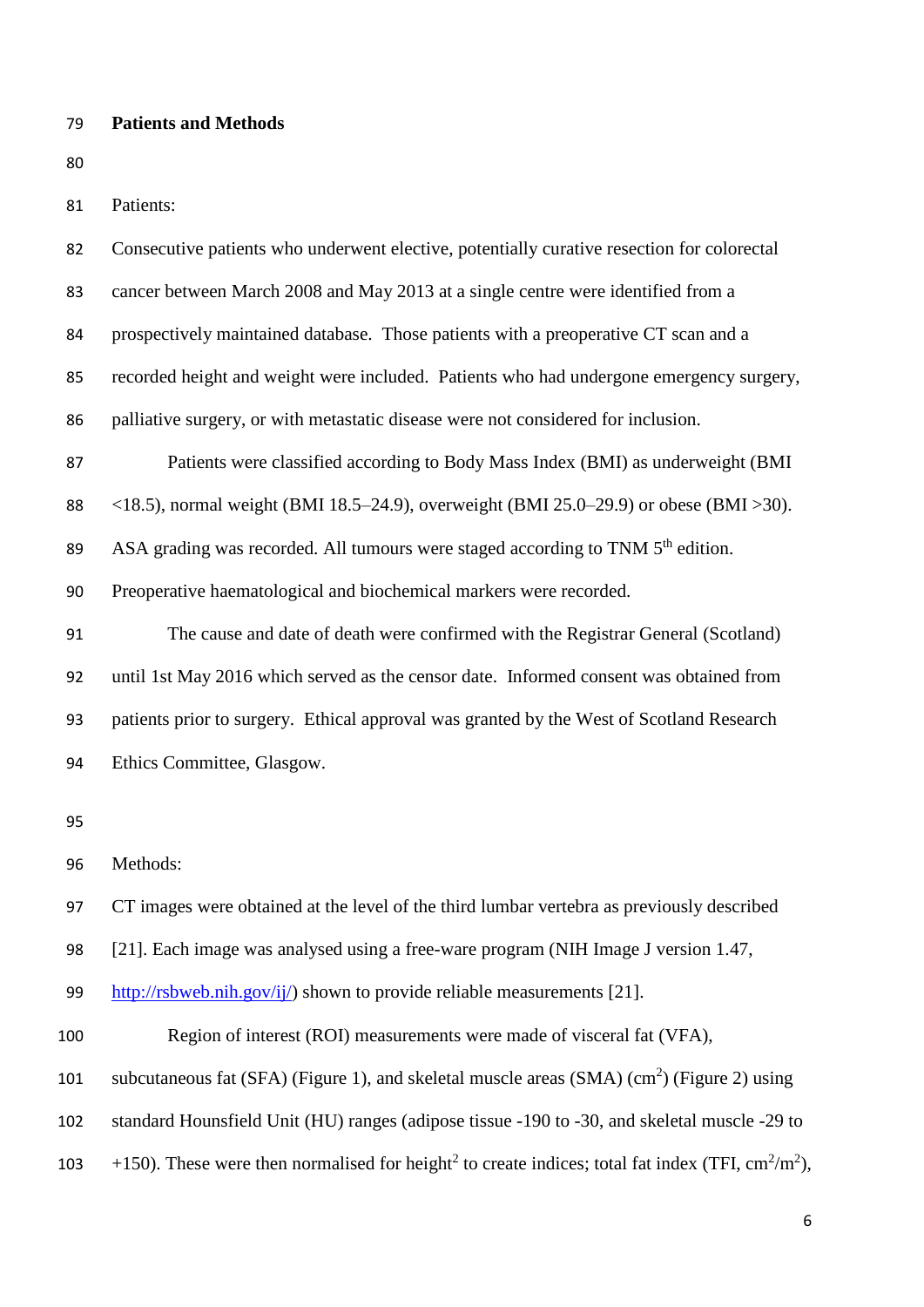| 104 | subcutaneous fat index (SFI, $\text{cm}^2/\text{m}^2$ ), visceral fat index (VFI, $\text{cm}^2/\text{m}^2$ ), and skeletal muscle            |
|-----|----------------------------------------------------------------------------------------------------------------------------------------------|
| 105 | index (SMI, $\text{cm}^2/\text{m}^2$ ). Skeletal muscle radiodensity (SMD, HU) was measured from the same                                    |
| 106 | ROI used to calculate SMI, as its mean HU. Visceral obesity was defined as $VFA > 160 \text{cm}^2$                                           |
| 107 | for male patients and $>80 \text{cm}^2$ for female patients [13]. Sarcopenia was defined as described                                        |
| 108 | by Prado and colleagues [6]; SMI for male patients of $\langle 52.4 \text{cm}^2/\text{m}^2$ and $\langle 38.5 \text{cm}^2/\text{m}^2$ for    |
| 109 | female patients, and also by Martin and colleagues [3]; SMI of $\langle 43 \text{cm}^2/\text{m}^2$ if BMI $\langle 25 \text{kg/m}^2$         |
| 110 | and SMI <53cm <sup>2</sup> /m <sup>2</sup> if BMI >25kg/m <sup>2</sup> in male patients and SMI <41cm <sup>2</sup> /m <sup>2</sup> in female |
| 111 | patients. Myosteatosis was defined by SMD <41HU in patients with BMI <25kg/m <sup>2</sup> and                                                |
| 112 | <33HU in patients with BMI > $25\text{kg/m}^2$ [3].                                                                                          |
| 113 | Measurements were made by one individual (DB) blind to clinicopathological and                                                               |
| 114 | demographic data. Another individual (SM) performed an independent measurement of 40                                                         |
| 115 | patient images to assess inter-rater reliability using intra-class correlation coefficients (ICCC)                                           |
| 116 | (TFA ICCC= 0.999, SFA ICCC=0.997, VFA ICCC=0.996, SMA ICCC=0.995, SMD                                                                        |
| 117 | $ICC=0.996$ ).                                                                                                                               |
| 118 | An autoanalyzer was used to measure serum CRP ( $mg/L$ ) and albumin ( $g/L$ )                                                               |
| 119 | concentrations (Architect; Abbot Diagnostics, Maidenhead, UK). The mGPS was derived as                                                       |
| 120 | previously described [18]. The neutrophil lymphocyte ratio (NLR) was calculated for each                                                     |
| 121 | patient for whom preoperative neutrophil and lymphocyte counts were available, values $>3$                                                   |
| 122 | were considered raised [16].                                                                                                                 |
| 123 |                                                                                                                                              |
| 124 | Statistical analysis:                                                                                                                        |

 The inter-relationship between measures of the systemic inflammatory response and CT derived measures of body composition was examined using Spearman's correlation coefficients. Correlation was considered to be weak with coefficient values <0.500, and strong with values >0.800. Body composition indices were presented as median and range,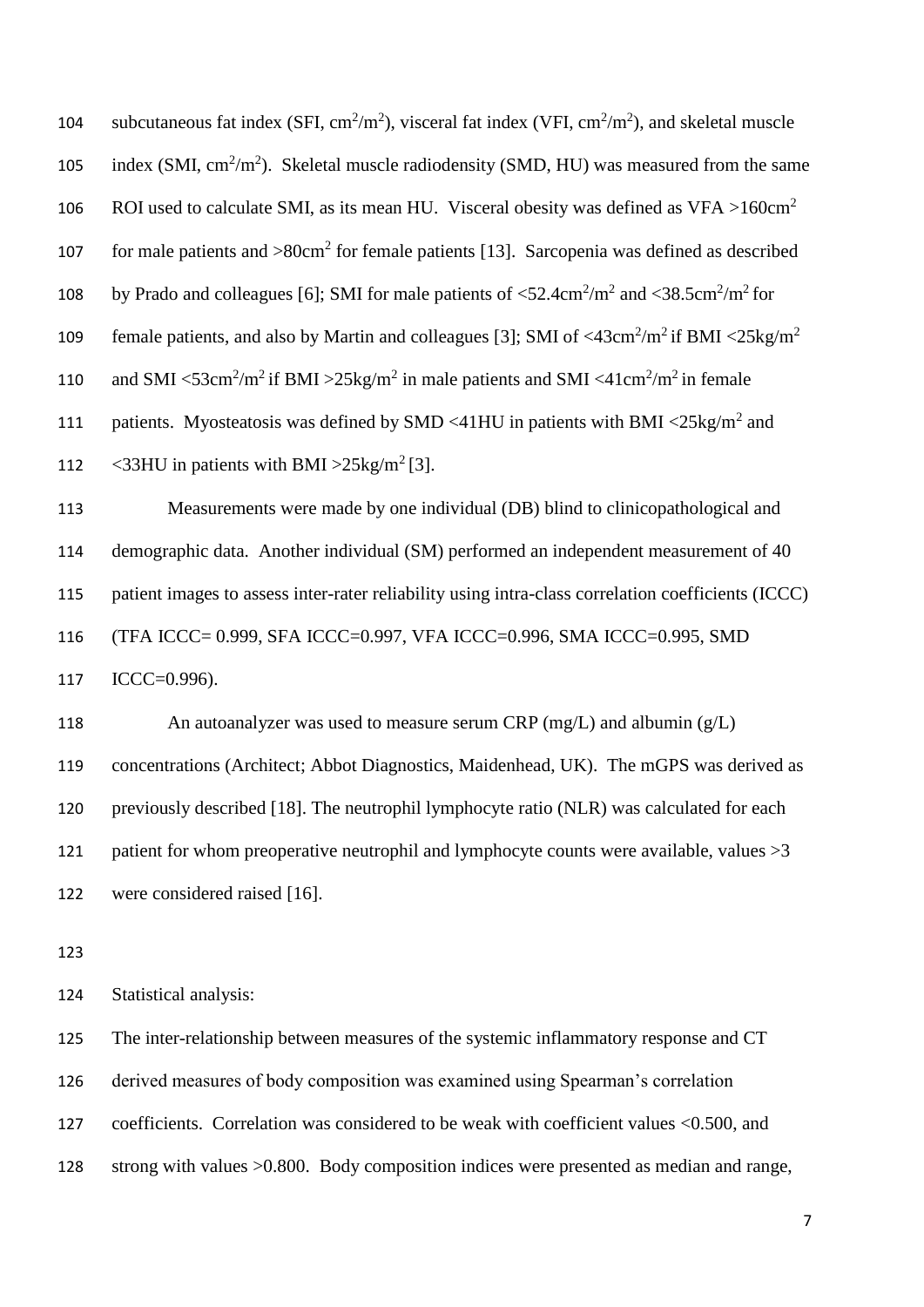| 129 | and compared using Mann-Whitney or Kruskal-Wallis tests. Categorical variables were                |
|-----|----------------------------------------------------------------------------------------------------|
| 130 | analysed using $\chi^2$ test for linear-by-linear association, or $\chi^2$ test for 2 by 2 tables. |
| 131 | Mortalities within 30 days of the index procedure or during the index admission were               |
| 132 | excluded from subsequent survival analysis. The time between the date of surgery and the           |
| 133 | date of cancer specific death was used to define disease specific survival (DSS). The time         |
| 134 | between the date of surgery and the date of death of any cause was used to define overall          |
| 135 | survival (OS). Survival data were analysed using univariate and multivariate Cox regression.       |
| 136 | Those variables associated to a degree of $p<0.1$ were entered into a backward conditional         |
| 137 | multivariate model. Those body composition variables found to be significantly associated          |
| 138 | with survival were entered into a multivariate model with other significant                        |
| 139 | clinicopathological variables.                                                                     |
| 140 | Missing data were excluded from analysis on a variable by variable basis. Two tailed               |
| 141 | p values <0.05 were considered statistically significant. Statistical analysis was performed       |
| 142 | using SPSS software (Version 21.0. SPSS Inc., Chicago, IL, USA).                                   |
| 143 |                                                                                                    |
| 144 |                                                                                                    |
| 145 |                                                                                                    |
| 146 |                                                                                                    |
| 147 |                                                                                                    |
| 148 |                                                                                                    |
| 149 |                                                                                                    |
| 150 |                                                                                                    |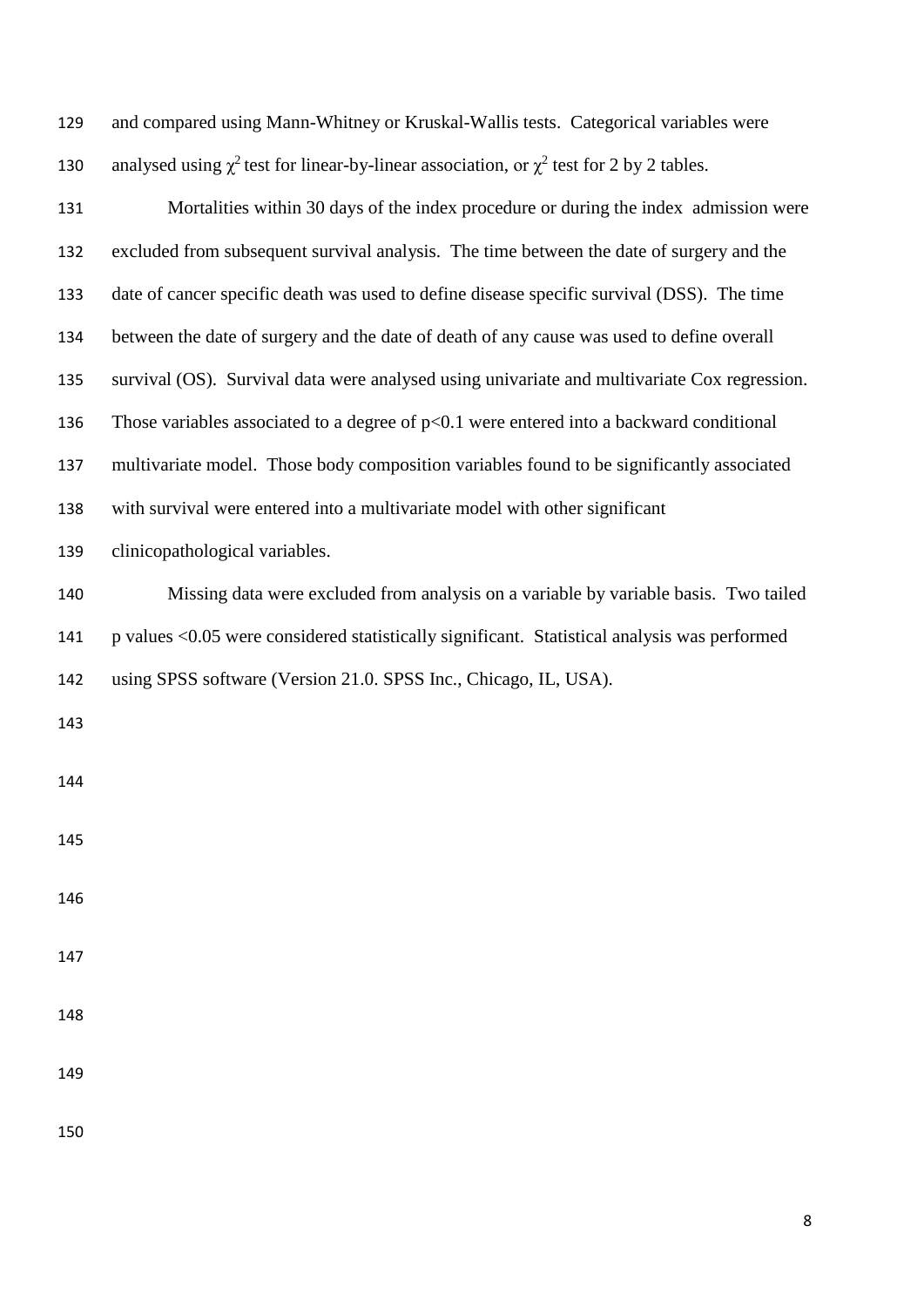#### **Results**

Patients (Table 1):

 377 patients were eligible for inclusion over the study period however 55 were excluded due to either missing anthropometric data or unavailable preoperative CT images resulting in 322 patients for analysis. Patients were likely to be over 65 years old (67%), overweight or obese (62%), with some comorbid disease (88%) and node negative disease (64%). There were 4 postoperative deaths (1%). 297 patients were alive at the censor date with a median follow up time of 56 months (range 35-96). Death by any cause occurred in 76 patients (24%); 47 (15%) of which were cancer specific.

 Correlation between preoperative measures of systemic inflammation and CT derived measures of body composition (Table 2):

163 There was a positive correlation  $(r_s=0.538)$  between BMI and visceral obesity, and a positive

164 correlation  $(r_s=0.627)$  between sarcopenia as defined by Prado and colleagues [6] and

sarcopenia as defined by Martin and colleagues [3]. All remaining correlations were weak.

BMI defined obesity (Table 3):

 There was no significant association between BMI defined obesity and TNM stage. There was a significant inverse association between BMI defined obesity and mGPS (P<0.05). In those patients with an mGPS of 2 a lower proportion of patients were classified as obese by 171 BMI ( $>$ 30 kg/m<sup>2</sup>) compared to those who had an mGPS=0 (13% vs. 31%, p=0.021). This 172 remained the case in patients with node negative disease (14% vs. 33%, p=0.029).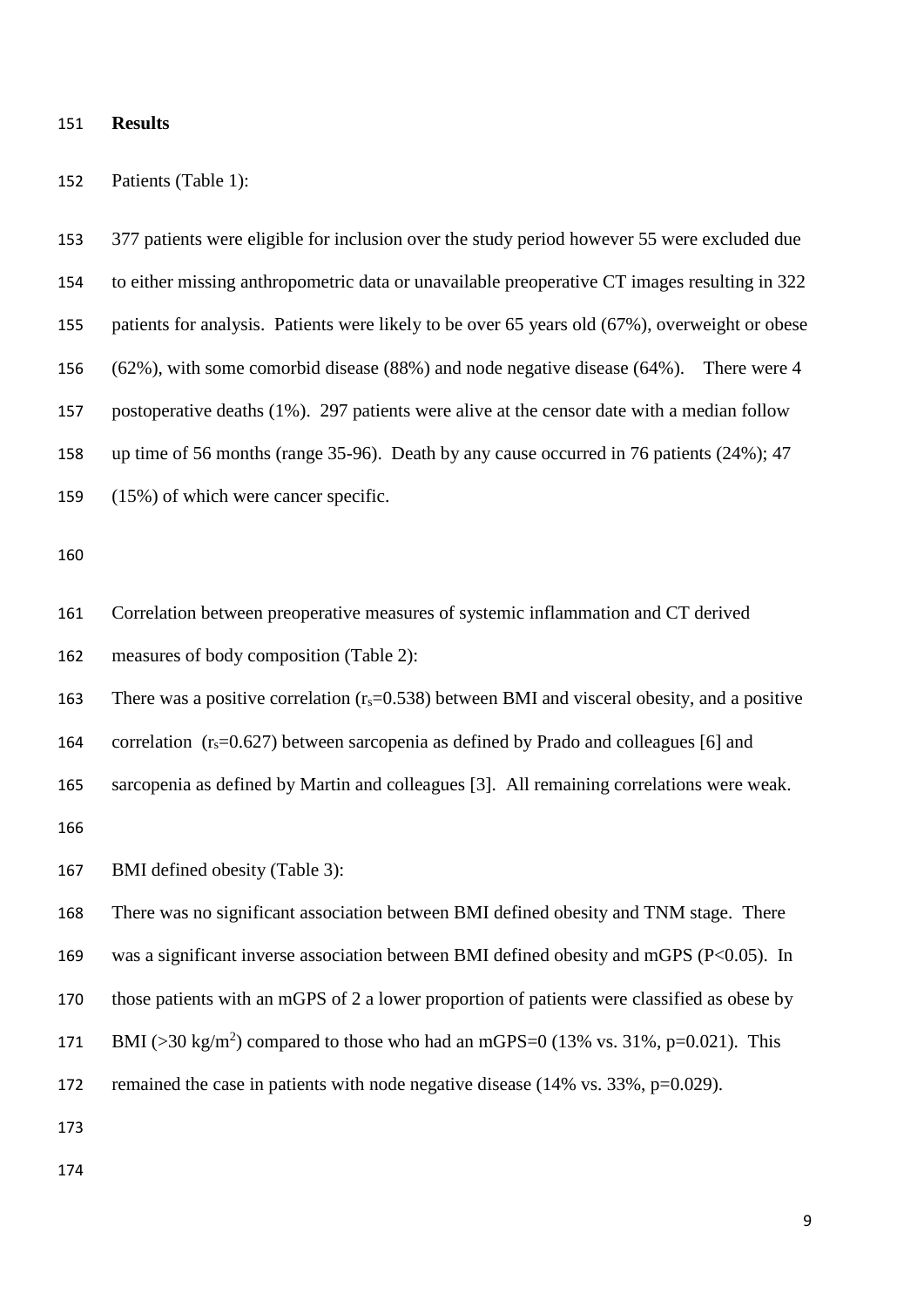CT defined visceral obesity (Table 3):

 There was no significant association between CT defined visceral obesity and either TNM stage or mGPS.

CT defined sarcopenia (Table 3):

There was no significant association between CT defined sarcopenia and TNM stage. There

was a significant inverse association between sarcopenia and mGPS (P<0.001). In those

patients with an mGPS of 2 a higher proportion of patients were classified as sarcopenic [6]

183 compared to those who had an mGPS=0 (76% vs. 43%,  $p<0.001$ ).

This remained the case in patients with node negative disease (74% vs. 44%, p=0.001) and

node positive disease (80% vs. 42%, p=0.021). In those patients with an mGPS of 2 a higher

proportion of patients were classified as sarcopenic [3] compared to those who had an

187 mGPS=0 (77% vs. 40%, p<0.001). This remained the case in patients with node negative

disease (77% vs. 40%, p=0.001) and node positive disease (100% vs. 41%, p=0.001).

CT defined myosteatosis (Table 3):

There was no significant association between CT defined myosteatosis and TNM stage.

192 There was a significant inverse association between myosteatosis and mGPS (P<0.01). In

those patients with an mGPS of 2 a higher proportion of patients were classified as having

myosteatosis compared to those who had an mGPS=0 (78% vs. 54%, p=0.004). This

remained the case in patients with node negative disease (80% vs. 56%, p=0.013).

Body composition and survival (Table 4):

On univariate and multivariate analysis there was a significant association between only

myosteatosis (HR 2.11, 95% CI 1.14-3.92, p=0.017) and cancer specific survival.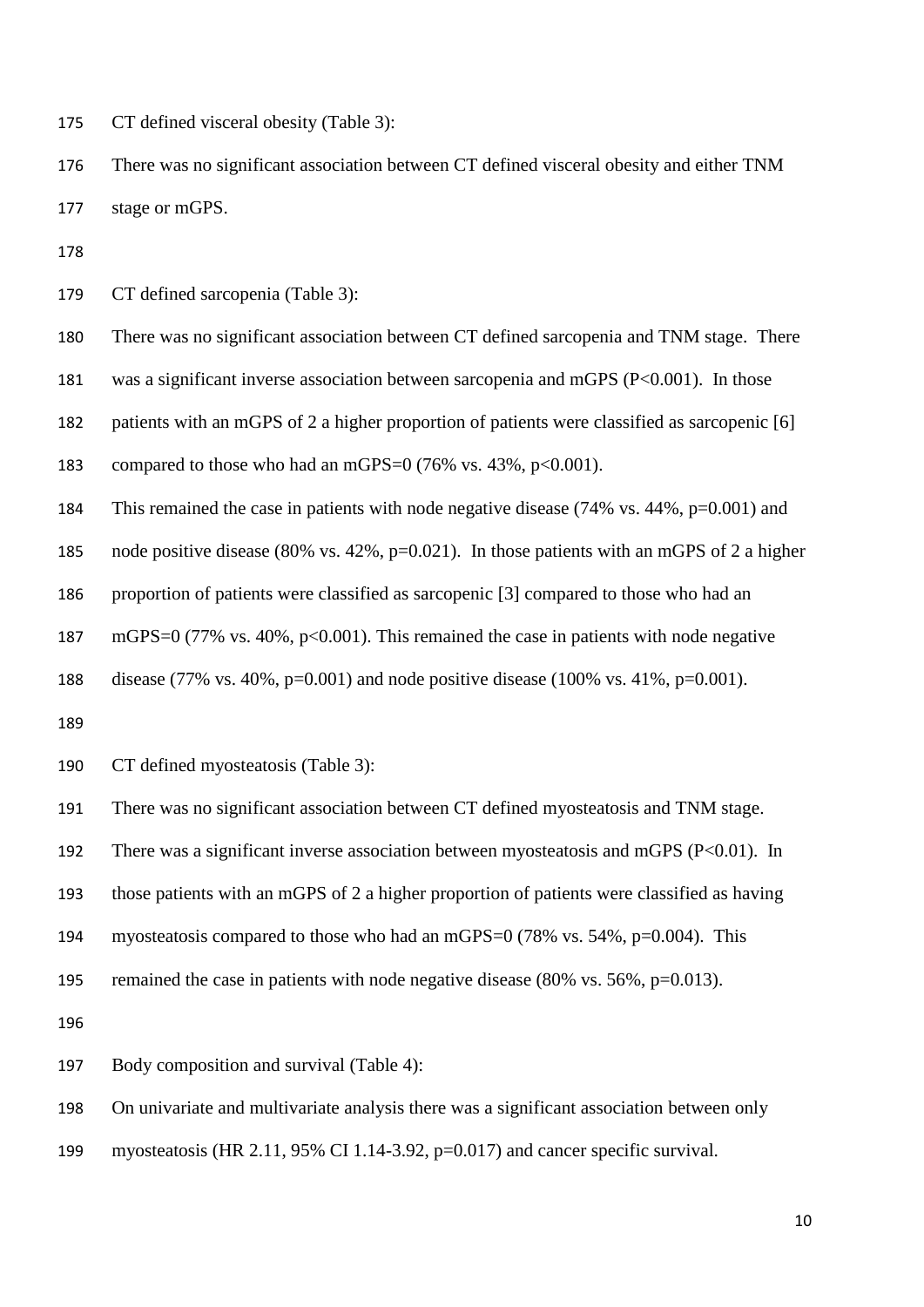- 200 On univariate analysis, there was a significant association between BMI ( $p=0.004$ ),
- myosteatosis (p<0.001) and overall survival. On multivariate analysis of BMI and
- myosteatosis, BMI (HR 0.69, 95% CI 0.54-0.89, p=0.004) and myosteatosis (HR 2.29, 95%
- CI 1.38-3.81, p=0.001) remained associated with overall survival.

- Patient characteristics, body composition and survival (Table 4):
- 206 On univariate survival analysis, there was a significant association between age  $(p=0.002)$ ,
- 207 ASA grade (p=0.010), TNM stage (p<0.001), mGPS (p=0.001), NLR (p=0.050) and
- myosteatosis (p=0.017) and disease specific survival. On multivariate analysis, age (HR
- 1.89, 95% CI 1.27-2.79, p=0.002), TNM stage (HR 2.27, 95% CI 1.45-3.55, p<0.001) and
- mGPS (HR 1.48, 95% CI 1.08-2.03, p=0.016) remained associated with disease specific
- survival.
- On univariate survival analysis (Table 4) there was a significant association between age
- (p<0.001), ASA grade (p<0.001), TNM stage (p=0.001), mGPS (p<0.001), NLR (p=0.019),
- 214 BMI ( $p=0.004$ ), myosteatosis ( $p<0.001$ ) and overall survival. On multivariate survival
- analysis, age (HR 1.76, 95% CI 1.27-2.44, p=0.001), ASA (HR 1.48, 95% CI 1.06-2.05,
- p=0.020), mGPS (HR 1.34, 95% CI 1.04-1.73, p=0.025), TNM stage (HR 1.59, 95% CI 1.14-
- 2.23, p=0.007), and BMI (HR 0.72, 95% CI 0.55-0.93, p=0.013) remained associated with
- overall survival.
-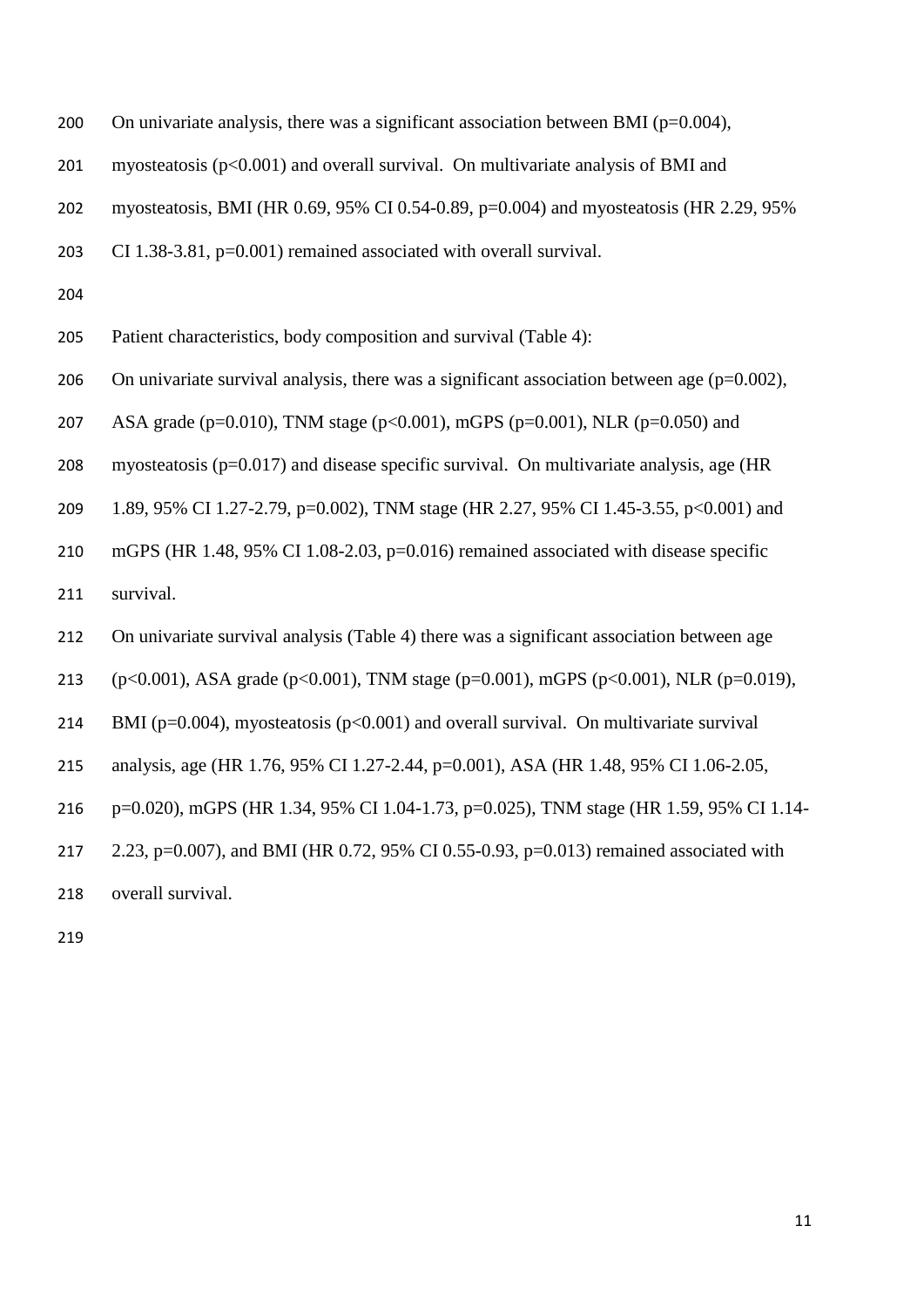#### **Discussion**

 In the present study the majority of patients with colorectal cancer were overweight or obese. In contrast, approximately half were sarcopenic and had myosteatosis. Although there was no significant association between BMI, sarcopenia or myosteatosis and TNM stage, a higher mGPS was associated with lower BMI and with greater sarcopenia and myosteatosis. Although myosteatosis was consistently associated with poorer survival its prognostic value was not independent of the mGPS. The present results are consistent with the concept that systemic inflammation is a key hallmark of progressive nutritional and functional decline leading to poorer survival in patients with cancer. The results of the present study are in keeping with the recent work of Malietzis and colleagues who, also using CT derived body composition measures, reported that sarcopenia and myosteatosis were associated with the NLR [15] and that sarcopenia had prognostic value on survival analysis [14]. In contrast to the present study, sarcopenia was, independent of NLR, associated with overall and cancer specific survival. The reasons for the differences in the prognostic value of sarcopenia and myosteatosis between the above studies are not clear. However, in the present study when the prognostic value of mGPS and NLR was compared directly, the mGPS had superior prognostic value and therefore a more reliable indicator of the nature of the impact of the systemic inflammatory response on muscle tissue and survival.

 The above results point to a consistent association between the quantity and quality of the loss of lean tissue and the presence of a systemic inflammatory response. This is also confirmed by previous longitudinal studies [25], including historical work [26], and the recent work of Wallengren and colleagues who reported that, patients with advanced cancer 244 and a CRP>10mg/l had less muscle mass on study entry and lost muscle mass at an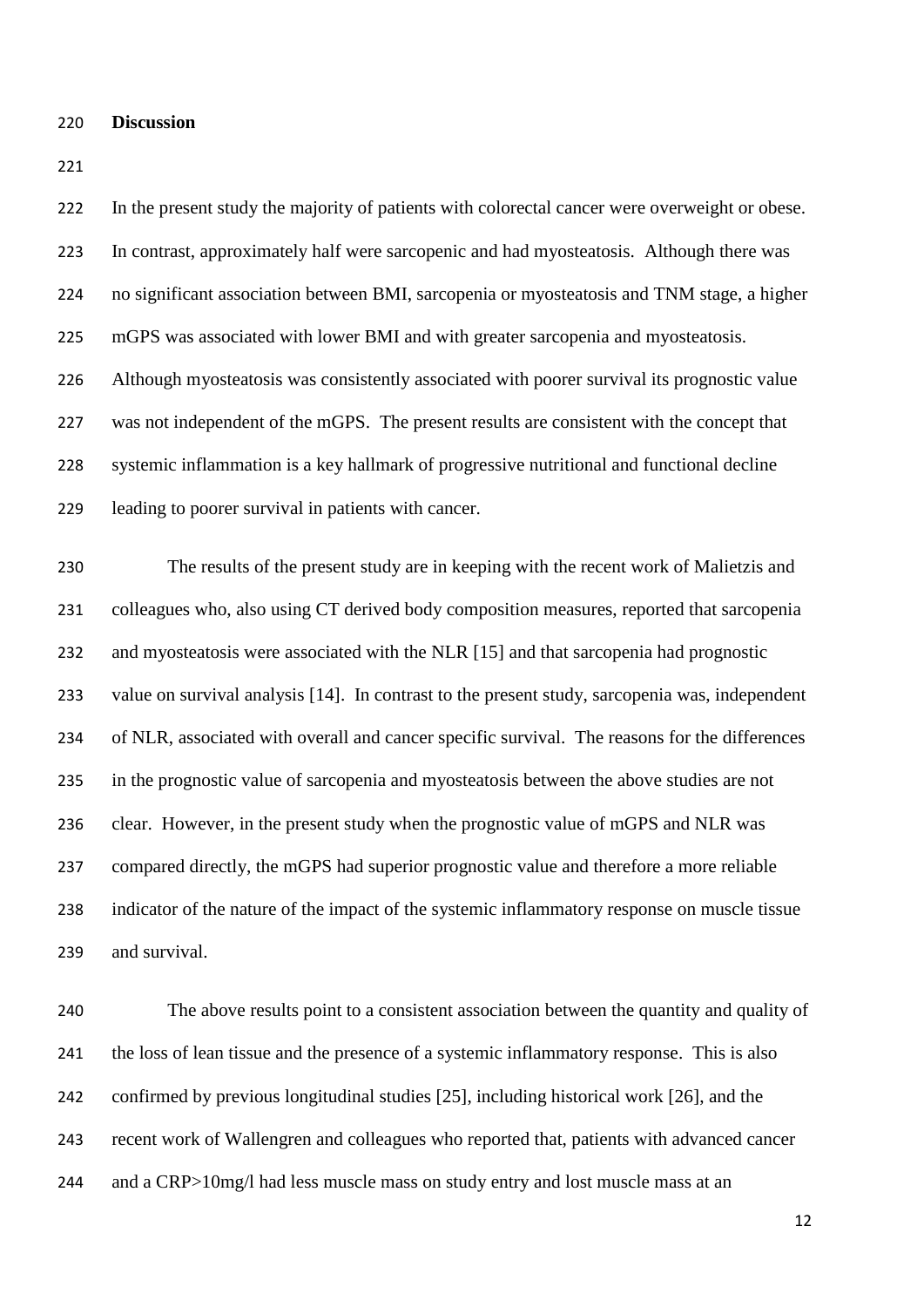accelerated rate during cancer progression [27]. Whether this is a causal association remains 246 to be determined by intervention studies. If the loss of lean tissue resulted in the elaboration of a systemic inflammatory then it might be expected that anabolic agents may be useful in increasing lean tissue and prolonging survival. If the elaboration of a systemic inflammatory response resulted in the loss of lean tissue then it might be expected that anti-inflammatory agents may be useful in increasing lean tissue and prolonging survival. Further work is required to explore both of these approaches. Irrespective, the present results further substantiate the proposal that there should be a move towards using measures of the underlying mechanism, i.e. the systemic inflammatory response, to define the cachectic state [19].

 Limitations of the present study include its retrospective nature and that only patients with an available CT scan were included. Also, that other methods of body composition were not included. In addition, although it might be expected that there would be significant inter- relationships between the different CT derived measured of body composition, there was in fact limited correlation. Given the variables taken forward into multivariate analysis, this is unlikely to have confounded the results of the present study. Furthermore, the cut off values applied to the CT body composition parameters used within the present study were derived in North American patients. However, despite the possible differences between the colorectal cancer population in North America and the UK, it is important to note that the findings reported in the present study with regard to systemic inflammation are similar to those reported in another study of UK patients which utilised sex specific tertiles rather than cut-off values [21]. The present study, however, details for the first time the relationships between TNM stage, the systemic inflammatory response, body composition and survival in patients with primary operable colorectal cancer.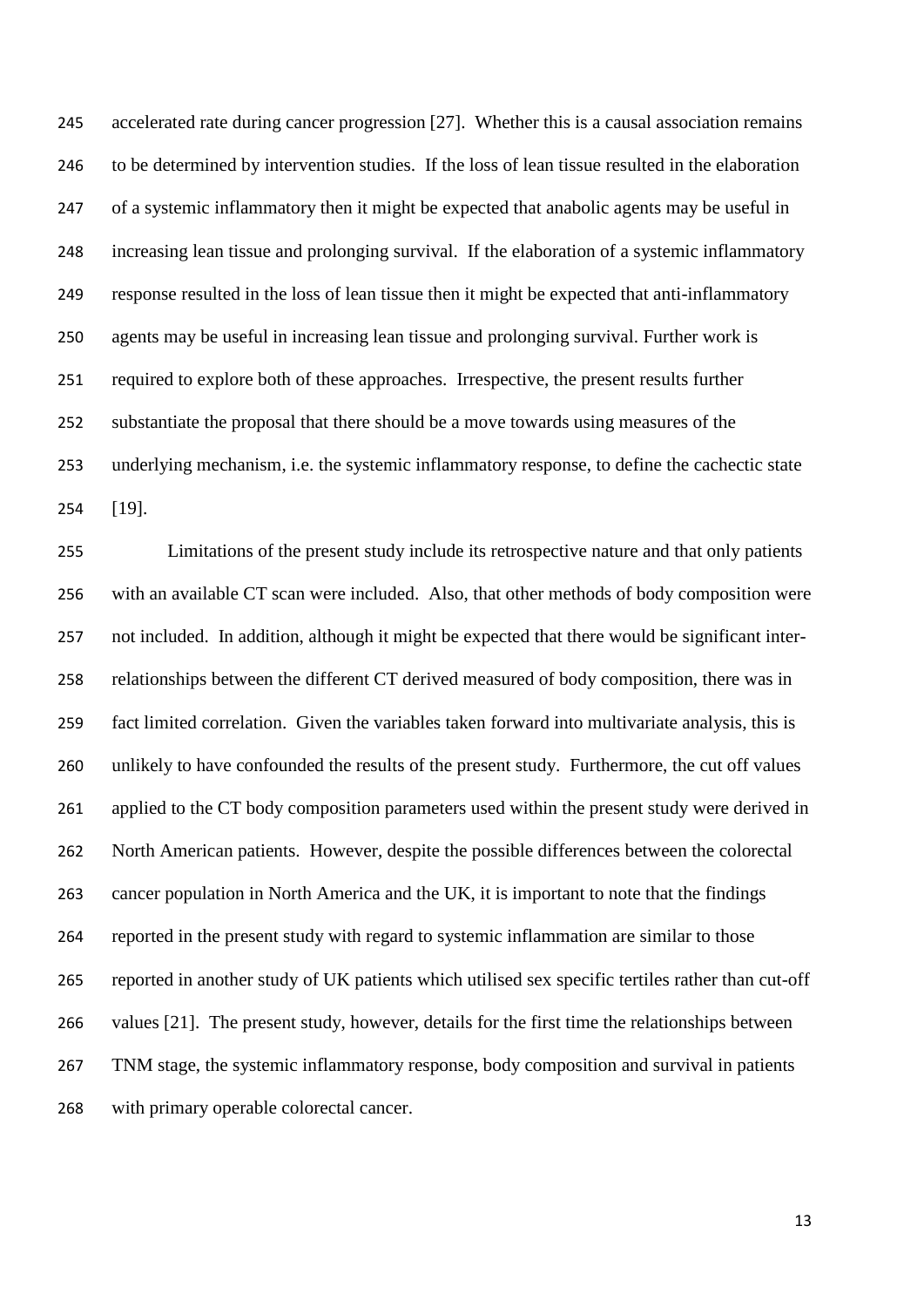In summary, the present results would suggest that the tumour per se was not directly responsible for the loss of lean tissue and are consistent with the concept that systemic inflammation is a key hallmark of progressive nutritional and functional decline leading to poorer survival in patients with cancer.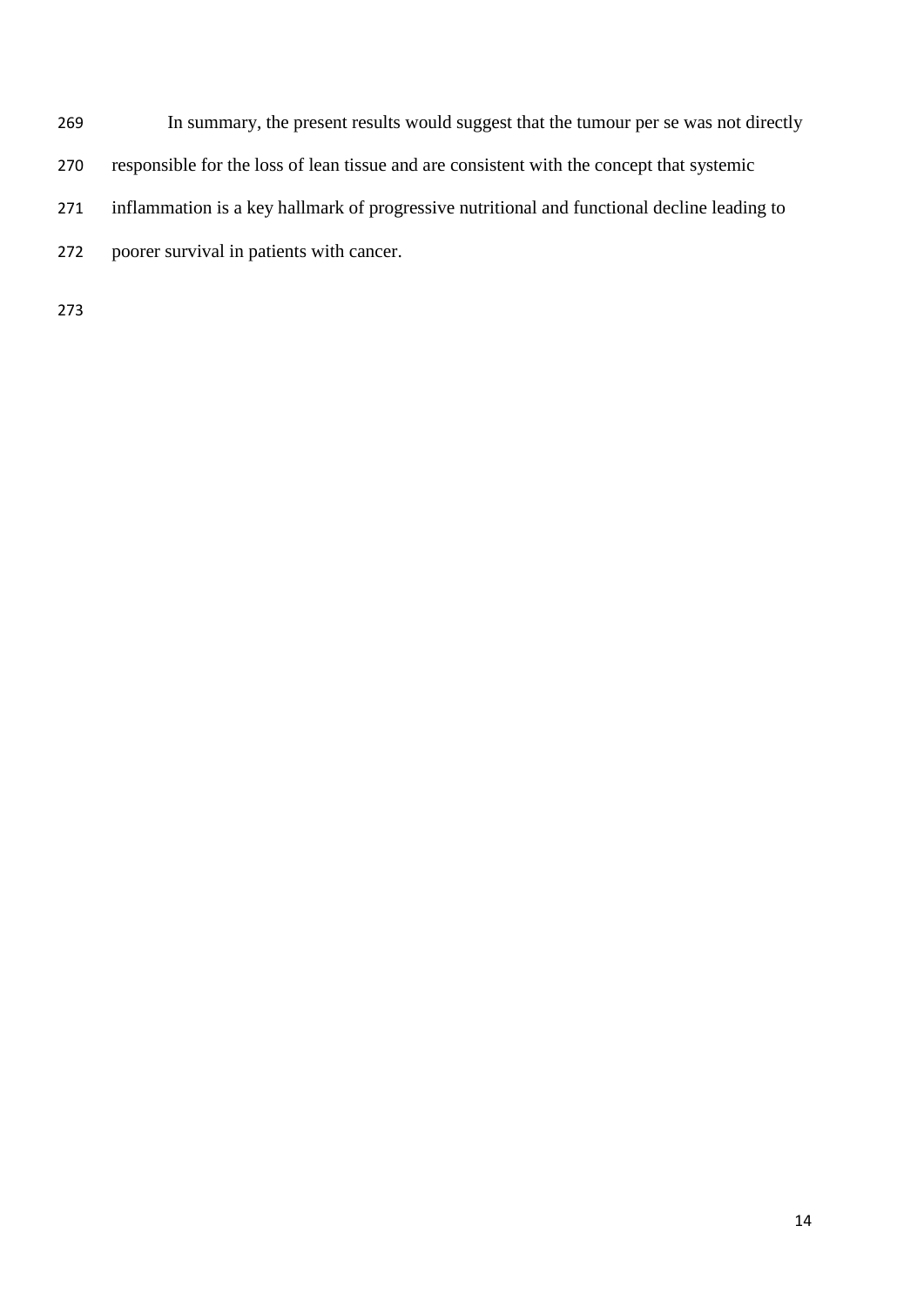# **Funding**

- This research did not receive any specific grant from funding agencies in the public,
- commercial, or not-for-profit sectors.

# **Conflict of interest statement**

- Stephen McSorley declares that he has no conflict of interest.
- Douglas Black declares that he has no conflict of interest.
- Paul Horgan declares that he has no conflict of interest.
- Donald McMillan declares that he has no conflict of interest.

# **Contributions**

- PH and DM designed the study. SM and DB collected and analyzed data. SM, DB, PH and
- DM wrote and reviewed the paper. SM and DB have primary responsibility for the final
- content. All authors read and approved the final manuscript.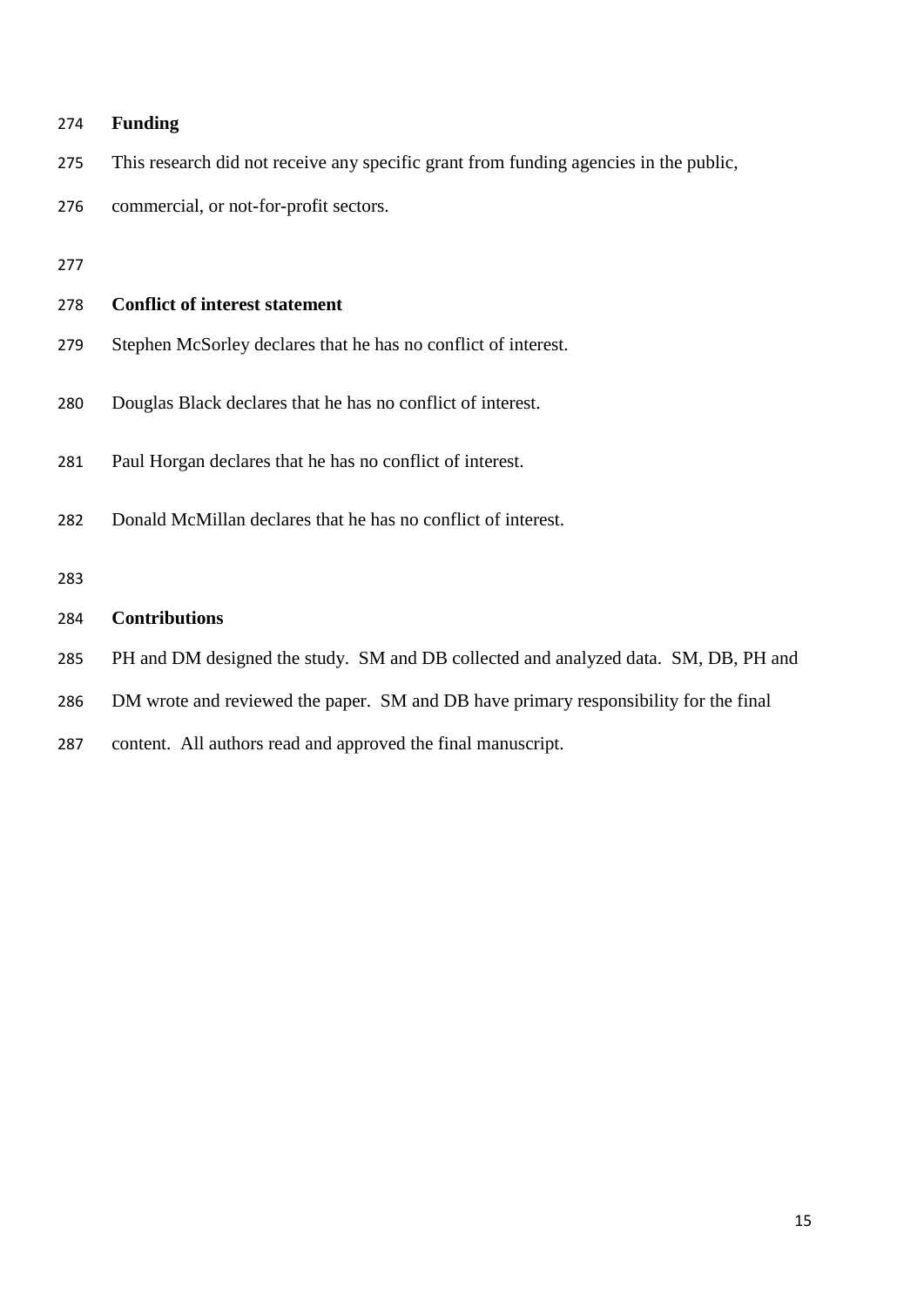### **References.**

1. Aapro M, Arends J, Bozzetti F, Fearon K, Grunberg SM, Herrstedt J, et al. Early recognition of malnutrition and cachexia in the cancer patient: a position paper of a European School of Oncology Task Force. Ann Oncol 2014;25(8):1492-1499

2. Fearon K, Strasser F, Anker SD, Bosaeus I, Bruera E, Fainsigner RL, , et al. Definition and classification of cancer cachexia: an international consensus. Lancet Oncol 2011;12:489- 95.

3. Martin L, Birdsell L, MacDonald N, Reiman T, Clandinin MT, McCargar LJ et al. Cancer cachexia in the age of obesity: skeletal muscle depletion is a powerful prognostic factor, independent of body mass index. J Clin Oncol 2013;31:1539-47

4. Shachar SS, Williams GR, Muss HB, Nishijima TF. Prognostic value of sarcopenia in adults with solid tumours: a meta-analysis and systematic review. Eur J Cancer 2016;57:58- 67

5. Antoun S, Baracos VE, Birdsell L, Escudier B, Sawyer, MB. Low body mass index and sarcopenia associated with dose-limiting toxicity of sorafenib in patients with renal cell carcinoma. Ann Oncol 2010;21:1594-1598

6. Prado CMM, Baracos VE, McCargar LJ, Mourtzakis M, Mulder KE, Reiman T, et al. Body composition as an independent determinant of 5-fluorouracil-based chemotherapy toxicity. Clin Cancer Res 2007;13:3264-3268.

7. Prado CMM, Baracos VE, McCargar LJ, Reiman T, Mourtzakis M, Tonkin K, et al. Sarcopenia as a Determinant of Chemotherapy Toxicity and Time to Tumor Progression in Metastatic Breast Cancer Patients Receiving Capecitabine Treatment. Clin Cancer Res 2009;15:2920-2926

8. Prado CMM, Lima ISF, Baracos VE, Bies RR, McCargar LJ, Reiman T, et al. An exploratory study of body composition as a determinant of epirubicin pharmacokinetics and toxicity. Cancer Chemother Pharmacol 2011;67:93-101

9. Peng PD, Van Vledder MG, Tsai S, De Jong MC, Makarky M, Ng J, et al. Sarcopenia negatively impacts short-term outcomes in patients undergoing hepatic resection for colorectal liver metastasis. HPB 2011;13:439-446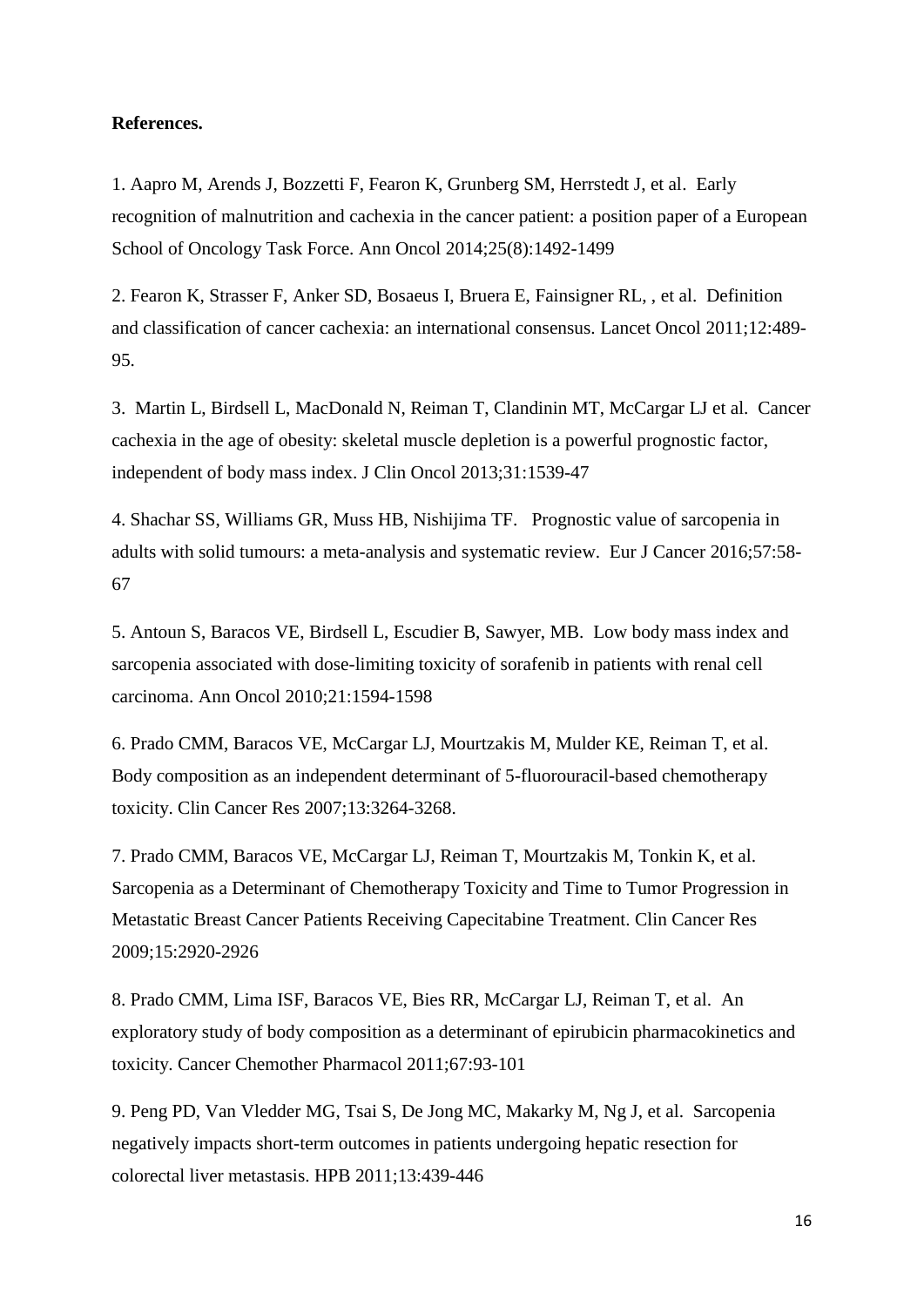10. Lieffers JR, Bathe OF, Fassbender K, Winget M, Baracos VE. Sarcopenia is associated with postoperative infection and delayed recovery from colorectal cancer resection surgery. 2012;Br J Cancer 107:931-6

11. Prado CMM, Lieffers JR, McCargar LJ, Reiman T, Sawyer MB, Martin L, et al. Prevalence and clinical implications of sarcopenic obesity in patients with solid tumours of the respiratory and gastrointestinal tracts: a population-based study. Lancet Oncol 2008;9:629-635

12. Tan BHL, Birdsell LA, Martin L, Baracos VE, Fearon KCH. Sarcopenia in an Overweight or Obese Patient Is an Adverse Prognostic Factor in Pancreatic Cancer. Clin Cancer Res 2009;15:6973-6979

13. Doyle SL, Bennett AM, Donohoe CL, Mongan AM, Howard JM, Lithander FE et al. Establishing computed tomography-defined visceral fat area thresholds for use in obesityrelated cancer research. Nutr Res 2013;33:171-179

14. Malietzis G, Currie AC, Athanasiou T, Johns N, Anyamene N, Glynne-Jones R et al. Influence of body composition profile on outcomes following colorectal cancer surgery. Br J Surg 2016;103:572-580

15. Malietzis G, Johns N, Al-Hassi HO, Knight SC, Kennedy RH, Fearon KCH et al. Low muscularity and myosteatosis is related to the host systemic inflammatory response in patients undergoing surgery for colorectal cancer. Ann Surg 2016;263:320-325

16. Malietzis G, Giacommetti M, Askari A, Nachiappan S, Kennedy RH, Faiz OD, et al. A preoperative neutrophil to lymphocyte ratio of 3 predicts disease-free survival after curative elective colorectal cancer surgery. Ann Surg 2014;260(2):287-292

17. McMillan DC. Systemic inflammation, nutritional status and survival in patients with cancer. Curr Opin Clin Nutr Metab Care 2009;12:223-6

18. McMillan DC. Cancer and systemic inflammation: stage the tumour and stage the host. Br J Cancer 2013;109:529-529

19. Douglas E, McMillan DC. Towards a simple objective framework for the investigation and treatment of cancer cachexia: The Glasgow Prognostic Score. Cancer Treat Rev 2014;40(6):685-691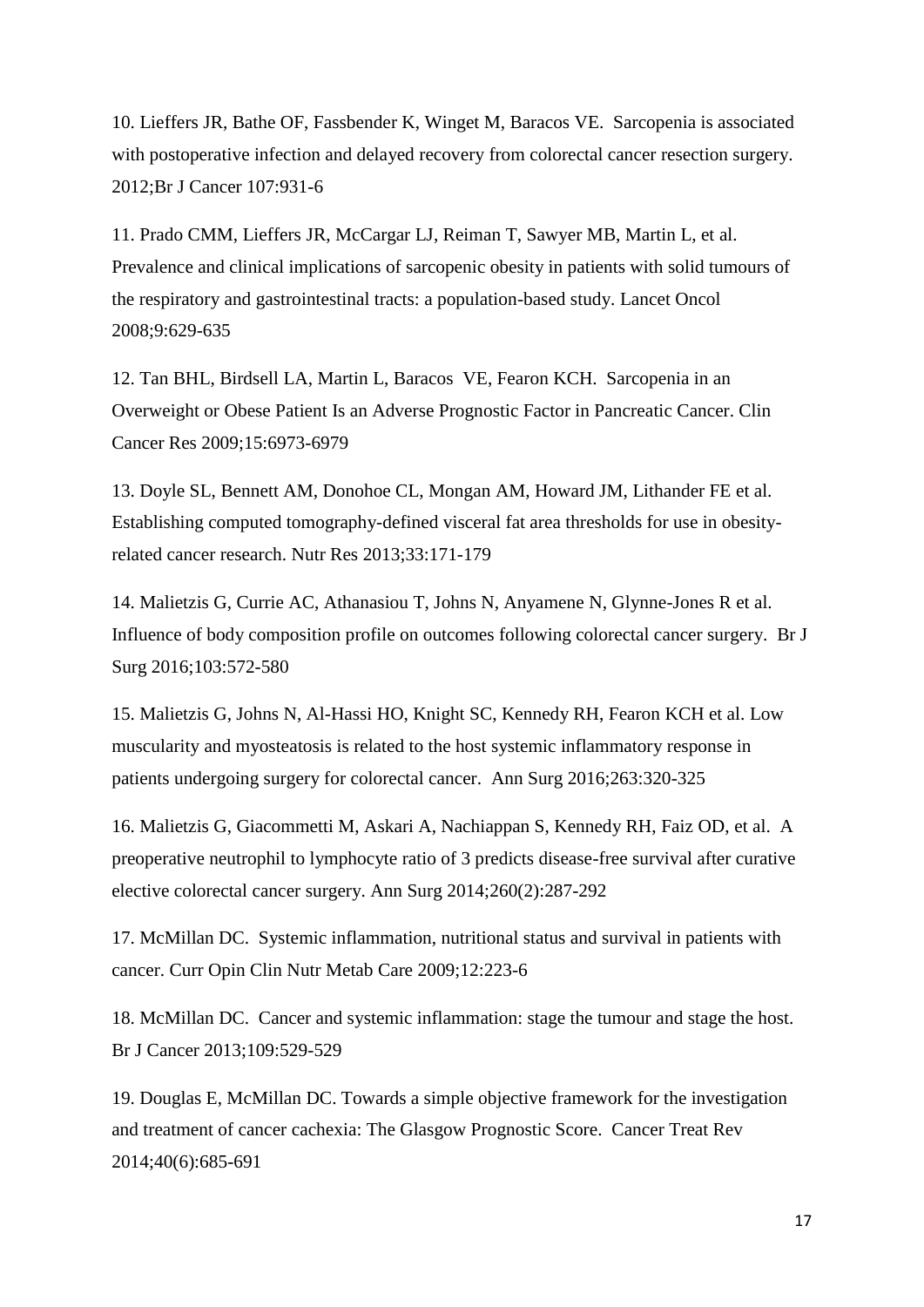20. Bye A, Wesseltoft-Rao N, Iversen PO, Skjegstad G, Holven KB, Ulven S et al. Alterations in inflammatory biomarkers and energy intake in cancer cachexia: a prospective study in patients with inoperable pancreatic cancer. Med Oncol 2016 [epub ahead of print] DOI 10.1007/sl2032-016-0768-2

21. Richards CH, Roxburgh CSD, MacMillan MT, Isswiasi S, Robertson EG, Guthrie GK et al. The Relationships between Body Composition and the Systemic Inflammatory Response in Patients with Primary Operable Colorectal Cancer. PLoS One 2012;7(8):e41883

22. Kim EY, Kim YS, Seo JY, Park I, Ahn HK, Jeong YM, Kim JH, Kim N (2016) The relationship between sarcopenia and systemic inflammatory response for cancer cachexia in small cell lung cancer. PLoS ONE 11(8):e0161125

23. Laird BJ, Fallon M, Hjermstad MJ, Tuck S, Kaasa S, Klepstad P et al. Quality of life in patients with advanced cancer: differential association with performance status and systemic inflammatory response. J Clin Oncol 2016;34(23):2769-2775

24. Park JH, Watt DG, Roxburgh CS, Horgan PG, McMillan DC. Colorectal cancer, systemic inflammation, and outcome: staging the tumor and staging the host. Ann Surg 2016;263(2):326-336

25. Malietzis G, Currie AC, Johns N, Fearon KC, Darzi A, Kennedy RH et al. Skeletal muscle changes after elective colorectal cancer resection: a longitudinal study. Ann Surg Oncol 2016 [epub ahead of print] DOI: 10.1245/s10434-016-5188-1

26. McMillan DC, Scott HR, Watson WS, Preston T, Milroy R, McArdle CS. Longitudinal study of body cell mass depletion and the inflammatory response in cancer patients. 1998;Nutr Cancer 31:101-105

27. Wallengren O, Iresjo BM, Lundholm K, Bosaeus I. Loss of muscle mass in the end of life in patients with advanced cancer. Support Care Cancer 2015;23(1):79-86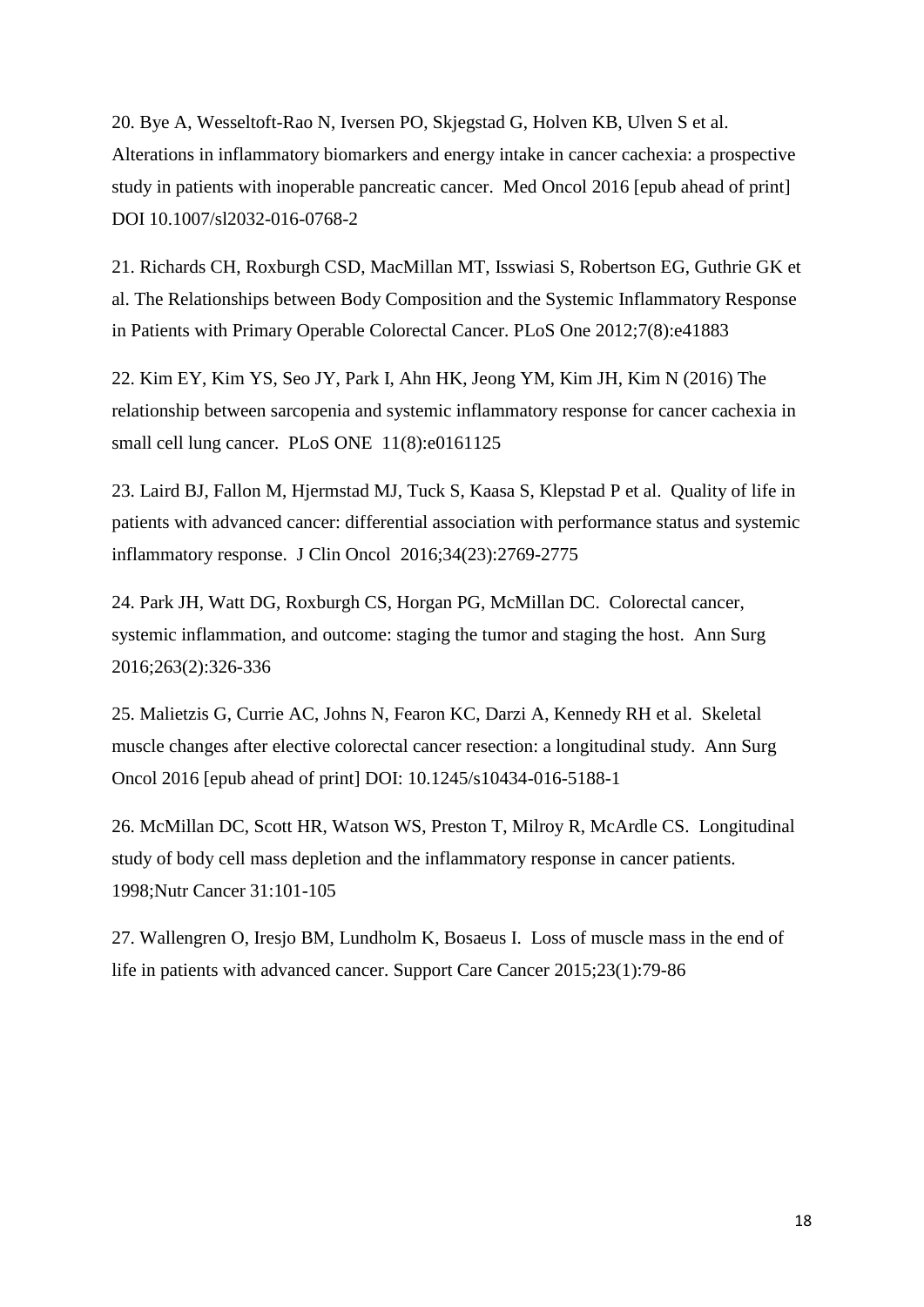# **Tables and footnotes**

| Characteristic                                        |                                     | $n=322(%)$          |
|-------------------------------------------------------|-------------------------------------|---------------------|
| Clinicopathological                                   |                                     |                     |
|                                                       |                                     |                     |
| Age                                                   | $<$ 65                              | 106 (33)            |
|                                                       | 65-74                               | 127 (39)            |
|                                                       | >74                                 | 89 (28)             |
| Sex                                                   | male                                | 174 (54)            |
|                                                       | female                              | 148 (46)            |
| <b>ASA</b> Score                                      | $\mathbf{1}$                        | 38 (12)             |
|                                                       | $\overline{c}$                      | 151 (47)            |
|                                                       | 3                                   | 123 (38)            |
|                                                       | $\overline{4}$                      | 9(3)                |
| TNM stage                                             | $\boldsymbol{0}$                    | 7(2)                |
|                                                       | $\mathbf{1}$                        | 69 (22)             |
|                                                       | $\mathbf{2}$                        | 130 (40)            |
|                                                       | 3                                   | 116 (36)            |
| T stage                                               | $\boldsymbol{0}$                    | 7(2)                |
|                                                       | $\mathbf{1}$                        | 35(11)              |
|                                                       | $\mathbf{2}$                        | 49 (15)             |
|                                                       | 3                                   | 177 (55)            |
|                                                       | 4                                   | 54 (17)             |
| N stage                                               | $\boldsymbol{0}$                    | 206(64)             |
|                                                       | $\mathbf{1}$                        | 88 (27)             |
|                                                       | $\overline{c}$                      | 28(9)               |
|                                                       |                                     |                     |
| <b>Systemic inflammation</b>                          |                                     |                     |
| mGPS                                                  | $\boldsymbol{0}$                    | 247 (77)            |
|                                                       | $\mathbf{1}$                        | 30(9)               |
|                                                       | $\mathfrak{2}$                      | 45(14)              |
|                                                       |                                     |                     |
| <b>NLR</b>                                            | $\leq$ 3                            | 181 (56)            |
|                                                       | >3                                  | 140 (44)            |
| <b>Body composition</b>                               |                                     |                     |
|                                                       |                                     |                     |
| BMI (kg/m <sup>2</sup> )                              | Underweight $(<20)$                 | 14(4)               |
|                                                       | Normal (20-25)                      | 110 (34)            |
|                                                       | Overweight (25-30)<br>Obese $(>30)$ | 108 (34)<br>89 (28) |
| Visceral obesity*                                     | No                                  | 93 (29)             |
|                                                       | Yes                                 | 229 (71)            |
|                                                       |                                     |                     |
| Sarcopenia (Prado) <sup>£</sup>                       | No                                  | 164 (51)            |
|                                                       | Yes                                 | 158 (49)            |
| Sarcopenia (Martin) <sup><math>\triangle</math></sup> | No                                  | 170(53)             |
|                                                       | Yes                                 | 152 (47)            |
| Myosteatosis¥                                         | $\rm No$                            | 135 (42)            |
|                                                       | Yes                                 | 186 (58)            |
| <b>Outcomes</b>                                       |                                     |                     |
|                                                       |                                     |                     |
| Disease specific survival                             | 5yr % (SE)                          | 86(2)               |
| Overall survival                                      | 5yr % (SE)                          | 78(2)               |

Table 1: Clinicopathological characteristics, systemic inflammation, body composition and outcomes following elective surgery for colorectal cancer

Abbreviations: *BMI* body mass index, *ASA* American Society of Anaesthesiology, NLR neutrophil lymphocyte ratio, *mGPS* modified Glasgow Prognostic Score, *HU* Hounsfield units, *VFA* visceral fat area, *SMI* skeletal muscle index, *SMD* skeletal muscle density, *SE* standard error, \* Visceral obesity; VFA = males >160cm<sup>2</sup>, females >80cm<sup>2</sup>  $\epsilon$  Sarcopenia (Prado); SMI = Males <52.4cm<sup>2</sup>/m<sup>2</sup>, Females  $\langle 38.5 \text{cm}^2/\text{m}^2, \Delta^2 \text{S} \rangle$  Sarcopenia (Martin); SMI Males BMI  $\langle 25 \text{kg/m}^2 \text{ and SMI} \times 43 \text{cm}^2/\text{m}^2 \text{ or BMI} \rangle$  and SMI  $\langle 53 \text{cm}^2/\text{m}^2, \Delta^2 \text{S} \rangle$  Females  $\langle 41 \text{cm}^2/\text{m}^2$ ,  $*$  Myosteatosis; BMI  $\langle 25 \text{kg/m}^2$  and SMD  $\langle 41 \text{HU}$ , or BMI  $>$ 25kg/m<sup>2</sup> and SMD  $\langle 33 \text{HU}$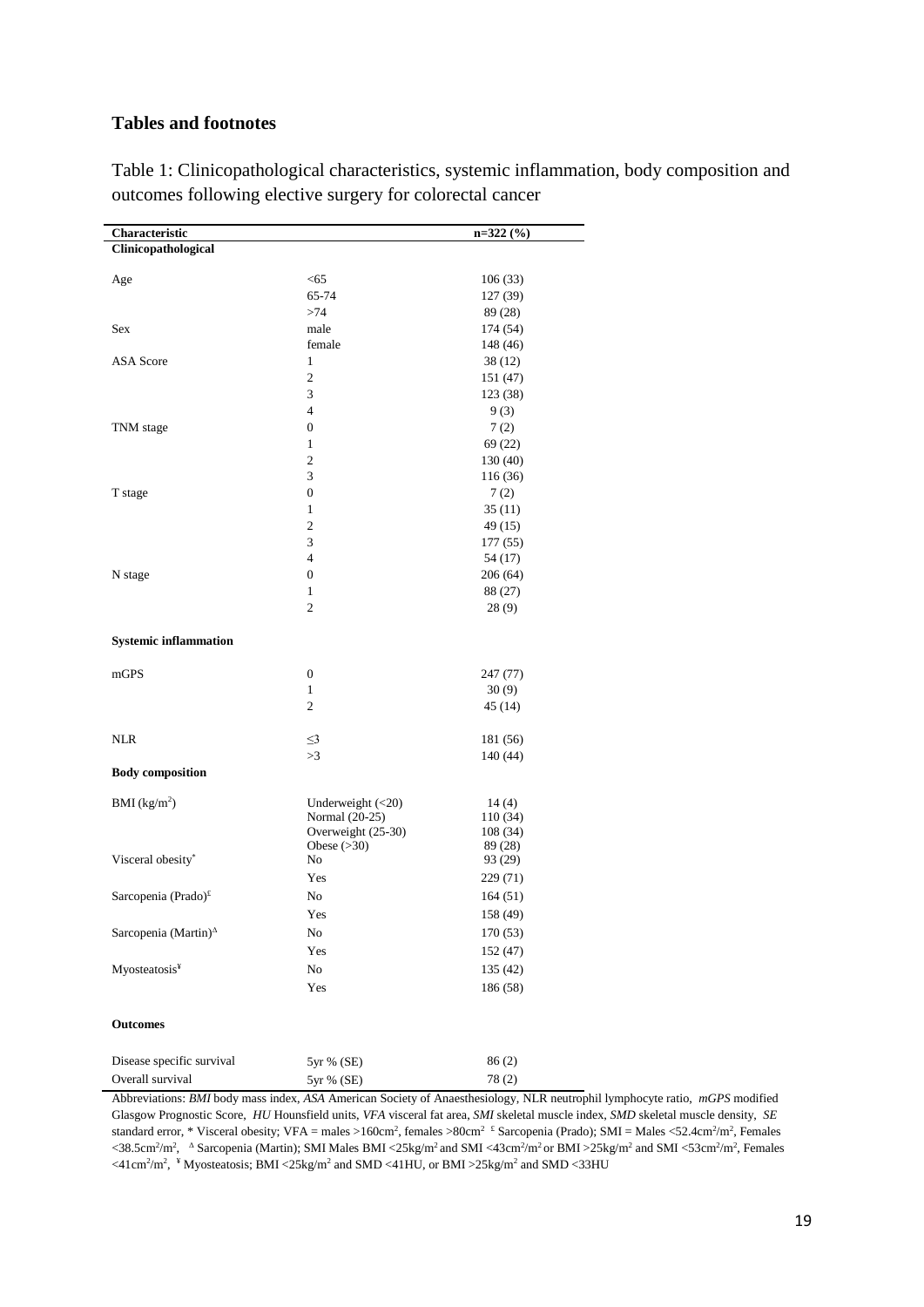| derived body composition in patients undergoing elective surgery for colorectal cancer |      |            |          |          |                   |                   |                     |  |
|----------------------------------------------------------------------------------------|------|------------|----------|----------|-------------------|-------------------|---------------------|--|
| <b>Correlation</b>                                                                     | mGPS | <b>NLR</b> | BMI      | VO       | <b>Sarcopenia</b> | <b>Sarcopenia</b> | <b>Myosteatosis</b> |  |
| coefficient                                                                            |      |            |          |          | (Prado)           | (Martin)          |                     |  |
| (Spearman's rho)                                                                       |      |            |          |          |                   |                   |                     |  |
| mGPS                                                                                   |      | 0.037      | $-0.160$ | $-0.100$ | 0.218             | 0.274             | 0.180               |  |
| <b>NLR</b>                                                                             |      |            | $-0.151$ | $-0.091$ | 0.130             | $-0.011$          | 0.119               |  |
| BMI                                                                                    |      |            | -        | 0.538    | $-0.418$          | $-0.252$          | $-0.132$            |  |
| VO                                                                                     |      |            |          |          | $-0.156$          | $-0.029$          | 0.002               |  |
| Sarcopenia                                                                             |      |            |          |          |                   | 0.627             | 0.283               |  |
| (Prado)                                                                                |      |            |          |          |                   |                   |                     |  |
| <b>Sarcopenia</b>                                                                      |      |            |          |          |                   |                   | 0.176               |  |
| (Martin)                                                                               |      |            |          |          |                   |                   |                     |  |
| <b>Myosteatosis</b>                                                                    |      |            |          |          |                   |                   |                     |  |

Table 2: Correlation between measures of preoperative systemic inflammation and CT derived body composition in patients undergoing elective surgery for colorectal cancer

Abbreviations: *BMI* body mass index, *NLR* neutrophil lymphocyte ratio, *mGPS* modified Glasgow Prognostic Score, *VO* visceral obesity, *HU* Hounsfield units, *TFI* total fat index, *SFI* subcutaneous fat index, *VFA* visceral fat area, *SMI* skeletal muscle index, *SMD* skeletal muscle density, \* Visceral obesity; VFA = males >160cm<sup>2</sup>, females >80cm<sup>2</sup>  $\frac{1}{2}$  Sarcopenia (Prado); SMI = Males <52.4cm<sup>2</sup>/m<sup>2</sup>, Females  $\langle 38.5 \text{cm}^2/\text{m}^2, \Delta^2 \text{S} \rangle$  are Comparison (Martin); SMI Males BMI  $\langle 25 \text{kg/m}^2 \text{ and SMI} \rangle$  and SMI  $\langle 25 \text{kg/m}^2 \text{ and SMI} \rangle$ . Females  $\langle 41 \text{cm}^2/\text{m}^2$ ,  $\rm{H}$  Myosteatosis; BMI  $\langle 25 \text{kg/m}^2$  and SMD  $\langle 41 \text{HU}$ , or BMI  $>$ 25kg/m<sup>2</sup> and SMD  $\langle 33 \text{HU}$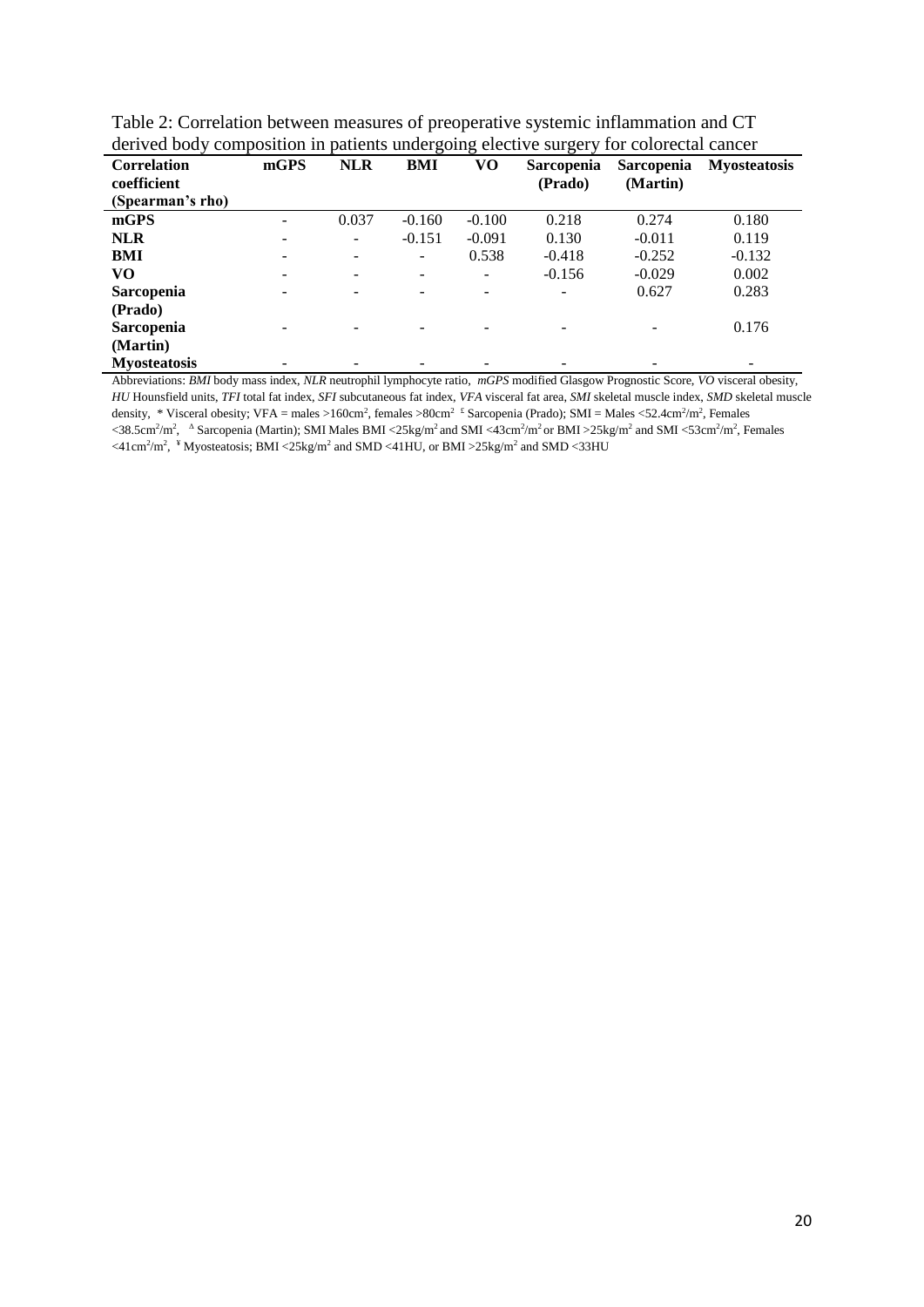| <b>TNM</b>     | $mGPS=0$    |                                                         |             | $mGPS=1$                                                                    | $mGPS=2$    |                                                        | All (mGPS 0-2) | $\overline{\mathbf{P}}$                                                     |                |
|----------------|-------------|---------------------------------------------------------|-------------|-----------------------------------------------------------------------------|-------------|--------------------------------------------------------|----------------|-----------------------------------------------------------------------------|----------------|
| stage          | $\mathbf n$ | BMI obese $n$ (%)                                       | $\mathbf n$ | BMI obese $n$ (%)                                                           | $\mathbf n$ | BMI obese $n$ (%)                                      | $\mathbf n$    | <b>BMI</b> obese<br>$n$ (%)                                                 |                |
| $0-II$         | 152         | 50(33)                                                  | 19          | 9(30)                                                                       | 35          | 5(14)                                                  | 206            | 60(29)                                                                      | 0.029          |
| $\rm III$      | 95          | 27(29)                                                  | 11          | 5(26)                                                                       | $10\,$      | 1(10)                                                  | 116            | 32(28)                                                                      | 0.372          |
| All            | 247         | 77(31)                                                  | 30          | 4(36)                                                                       | 45          | 6(13)                                                  | 322            | 92 (29)                                                                     | 0.021          |
| $\, {\bf P}$   |             | 0.488                                                   |             | 0.293                                                                       |             | 0.843                                                  |                | 0.898                                                                       |                |
|                | $\mathbf n$ | VO* $n$ <sup>(%)</sup>                                  | $\mathbf n$ | $VO* n$ (%)                                                                 | $\mathbf n$ | $VO* n$ (%)                                            | $\mathbf n$    | $VO* n$ (%)                                                                 | $\overline{P}$ |
| $0-II$         | 152         | 106(70)                                                 | 19          | 13(68)                                                                      | 35          | 18(51)                                                 | 206            | 137(67)                                                                     | 0.153          |
| $\rm III$      | 95          | 73 (77)                                                 | 11          | 10(91)                                                                      | $10\,$      | 9(90)                                                  | 116            | 92 (79)                                                                     | 0.050          |
| All            | 247         | 179 (73)                                                | $30\,$      | 23(77)                                                                      | 45          | 27(60)                                                 | 322            | 229 (71)                                                                    | 0.199          |
| P              |             | 0.477                                                   |             | 0.340                                                                       |             | 0.055                                                  |                | 0.015                                                                       |                |
|                | $\mathbf n$ | Sarcopenia <sup><math>t</math></sup><br>(Prado) $n$ (%) | $\mathbf n$ | Sarcopenia $^{\epsilon}$<br>(Prado) $n$ <sup>(%)</sup>                      | $\mathbf n$ | Sarcopenia $^{\epsilon}$<br>(Prado) $n$ <sup>(%)</sup> | $\mathbf n$    | Sarcopenia $^{\epsilon}$<br>(Prado) $n$ <sup>(%)</sup>                      | $\, {\bf P}$   |
| $0-II$         | 152         | 67(44)                                                  | 19          | 11 (58)                                                                     | 35          | 26(74)                                                 | 206            | 104(51)                                                                     | 0.001          |
| $\rm III$      | 95          | 40 (42)                                                 | $11\,$      | 6(55)                                                                       | $10\,$      | 8(80)                                                  | 116            | 54 (47)                                                                     | 0.021          |
| All            | 247         | 107(43)                                                 | 30          | 17(57)                                                                      | 45          | 34 (76)                                                | 322            | 158 (49)                                                                    | $<\!\!0.001$   |
| $\, {\bf P}$   |             | 0.894                                                   |             | 0.951                                                                       |             | 0.760                                                  |                | 0.562                                                                       |                |
|                | $\mathbf n$ | Sarcopenia <sup>4</sup><br>(Martin) $n$ <sup>(%)</sup>  | $\mathbf n$ | Sarcopenia <sup><math>\triangle</math></sup><br>(Martin) $n$ <sup>(%)</sup> | $\mathbf n$ | Sarcopenia <sup>4</sup><br>(Martin) $n$ (%)            | $\mathbf n$    | Sarcopenia <sup><math>\triangle</math></sup><br>(Martin) $n$ <sup>(%)</sup> | $\, {\bf P}$   |
| $0-II$         | 152         | 60(40)                                                  | 19          | 10(53)                                                                      | 35          | 27(77)                                                 | 206            | 97 (47)                                                                     | < 0.001        |
| Ш              | 95          | 39(41)                                                  | 11          | 6(55)                                                                       | $10\,$      | 10(100)                                                | 116            | 55 (47)                                                                     | $0.001\,$      |
| $\mathbf{All}$ | 247         | 99 (40)                                                 | 30          | 16(53)                                                                      | 45          | 37 (82)                                                | 322            | 152 (47)                                                                    | $<\!\!0.001$   |
| $\, {\bf P}$   |             | 0.894                                                   |             | 1.000                                                                       |             | 0.168                                                  |                | 1.000                                                                       |                |
|                | $\mathbf n$ | Myosteatosis¥<br>$n$ <sup>(%)</sup>                     | $\mathbf n$ | Myosteatosis <sup>¥</sup><br>$n$ <sup>(%)</sup>                             | $\mathbf n$ | Myosteatosis <sup>y</sup><br>$n$ <sup>(%)</sup>        | $\mathbf n$    | Myosteatosis¥<br>$n$ (%)                                                    | $\, {\bf P}$   |
| $0-II$         | 152         | 85(56)                                                  | 19          | 11(58)                                                                      | 35          | 28(80)                                                 | 206            | 124(60)                                                                     | 0.013          |
| Ш              | 95          | 48 (51)                                                 | $11\,$      | 7(64)                                                                       | $10\,$      | 7(70)                                                  | 116            | 62(54)                                                                      | 0.190          |
| $\mathbf{All}$ | 247         | 133 (54)                                                | $30\,$      | 18(60)                                                                      | $45\,$      | 35(78)                                                 | 322            | 186 (58)                                                                    | 0.004          |
| $\, {\bf P}$   |             | 0.905                                                   |             | 0.743                                                                       |             | 0.498                                                  |                | 0.290                                                                       |                |

Table 3: The relationship between tumour stage, mGPS and measures of body composition in patients undergoing elective surgery for colorectal cancer

Abbreviations: *BMI* body mass index, *mGPS* modified Glasgow Prognostic Score, *VO* visceral obesity, *HU* Hounsfield units, *TFI* total fat index, *SFI* subcutaneous fat index, *VFA* visceral fat area, *SMI* skeletal muscle index, *SMD* skeletal muscle density, \* Visceral obesity; VFA = males >160cm<sup>2</sup>, females >80cm<sup>2</sup> ± Sarcopenia (Prado); SMI = Males <52.4cm<sup>2</sup>/m<sup>2</sup>, Females <38.5cm<sup>2</sup>/m<sup>2</sup>,  $\triangleq$  Sarcopenia (Martin); SMI Males BMI <25kg/m<sup>2</sup> and SMI <43cm<sup>2</sup>/m<sup>2</sup> or BMI >25kg/m<sup>2</sup> and SMI <53cm<sup>2</sup>/m<sup>2</sup>, Females <41cm<sup>2</sup>/m<sup>2</sup>, <sup>¥</sup> Myosteatosis; BMI <25kg/m<sup>2</sup> and SMD <41HU, or BMI >25kg/m<sup>2</sup> and SMD <33HU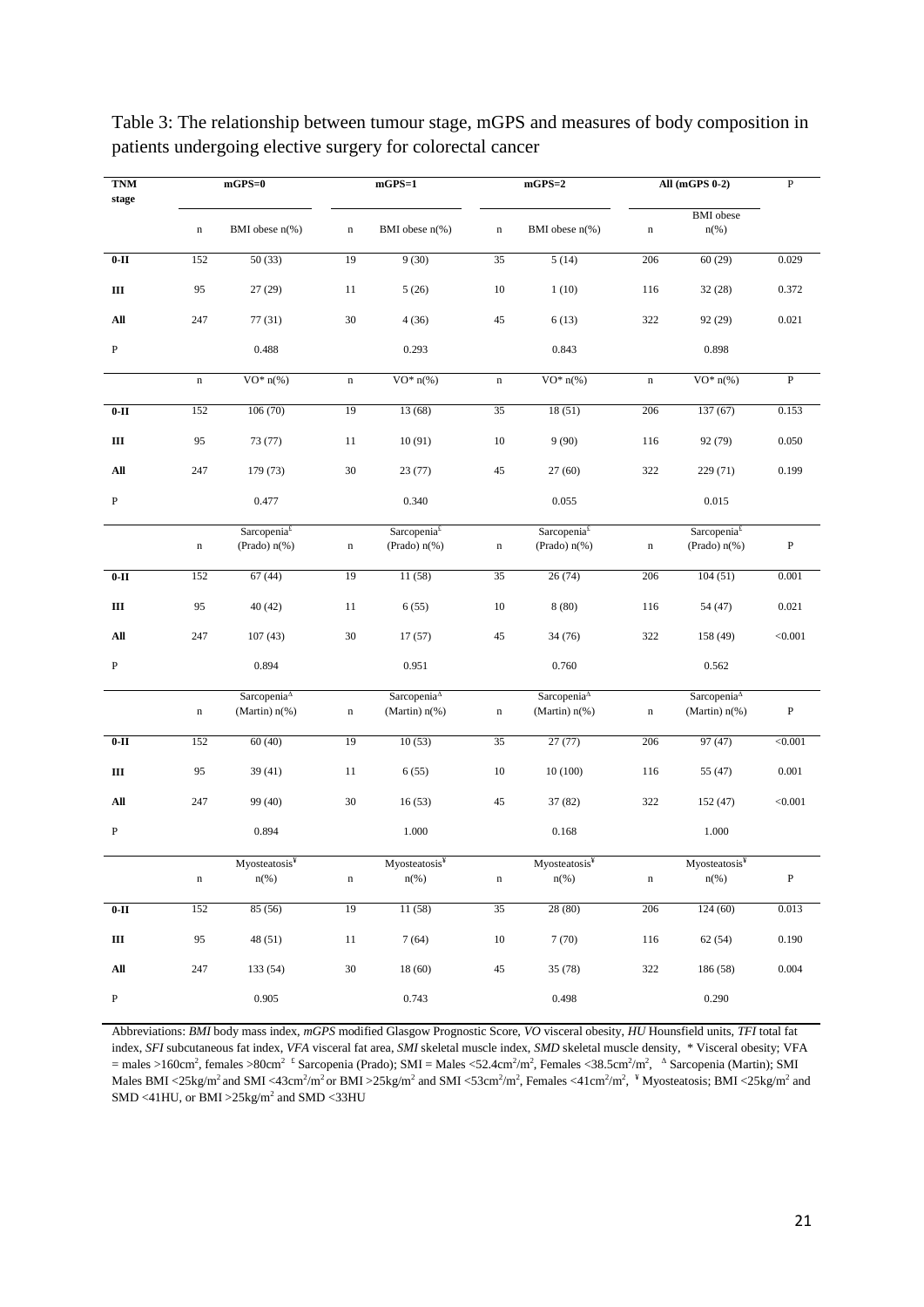| <b>Survival</b> | <b>Variable</b>                                | <b>Univariate HR</b><br>$(95\% \text{ CI})$ | P       | <b>Multivariate HR</b><br>$(95\% \text{ CI})$ | ${\bf P}$ |
|-----------------|------------------------------------------------|---------------------------------------------|---------|-----------------------------------------------|-----------|
| <b>DSS</b>      |                                                |                                             |         |                                               |           |
|                 | BMI $(<20/20-25/25-30)>30$ kg/m <sup>2</sup> ) | $0.74(0.55-1.01)$                           | 0.056   |                                               |           |
|                 | Visceral obesity                               | $0.90(0.51-1.60)$                           | 0.730   |                                               |           |
|                 | Sarcopenia (Prado)                             | $0.89(0.49-1.59)$                           | 0.682   |                                               |           |
|                 | Sarcopenia (Martin)                            | $0.90(0.50-1.62)$                           | 0.724   |                                               |           |
|                 | Myosteatosis                                   | $2.11(1.14-3.92)$                           | 0.017   | $2.11(1.14-3.92)$                             | 0.017     |
| <b>OS</b>       |                                                |                                             |         |                                               |           |
|                 | BMI $(<20/20-25/25-30)>30$ kg/m <sup>2</sup> ) | $0.70(0.55-0.89)$                           | 0.004   | $0.69(0.54-0.89)$                             | 0.004     |
|                 | Visceral obesity                               | $0.76(0.49-1.17)$                           | 0.215   |                                               |           |
|                 | Sarcopenia (Prado)                             | $1.26(0.79-2.00)$                           | 0.338   |                                               |           |
|                 | Sarcopenia (Martin)                            | $1.40(0.88-2.24)$                           | 0.154   |                                               |           |
|                 | Myosteatosis                                   | $2.47(1.49-4.10)$                           | < 0.001 | $2.29(1.38-3.81)$                             | 0.001     |

Table 4: Impact of body composition on survival following elective surgery for colorectal cancer

*HR* Hazard Ratio, *CI* Confidence Interval , *BMI* body mass index, *DSS* disease specific survival, *OS* overall survival, *VO* visceral obesity, *HU* Hounsfield units, *VFA* visceral fat area, *SMI* skeletal muscle index, *SMD* skeletal muscle density, Visceral obesity; VFA = males >160cm<sup>2</sup>, females >80cm<sup>2</sup>, Sarcopenia (Prado); SMI = Males <52.4cm<sup>2</sup>/m<sup>2</sup>, Females <38.5cm<sup>2</sup>/m<sup>2</sup>, Sarcopenia (Martin); SMI Males BMI <25kg/m<sup>2</sup> and SMI  $\langle$  <43cm<sup>2</sup>/m<sup>2</sup> or BMI >25kg/m<sup>2</sup> and SMI <53cm<sup>2</sup>/m<sup>2</sup>, Females <41cm<sup>2</sup>/m<sup>2</sup>, Myosteatosis; BMI <25kg/m<sup>2</sup> and  $SMD < 41HU$ , or  $BMI > 25kg/m<sup>2</sup>$  and  $SMD < 33HU$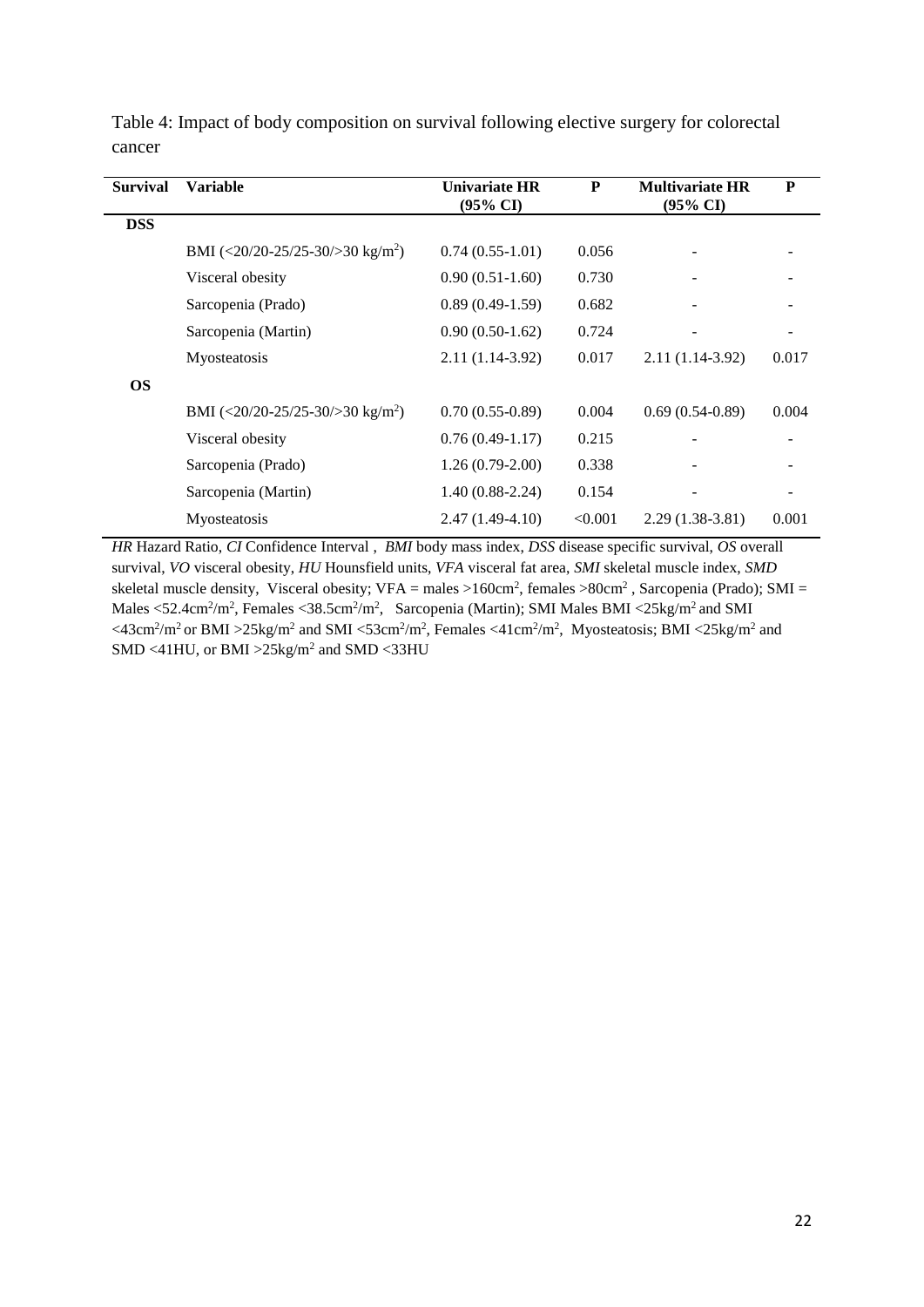| <b>Survival</b> | <b>Variable</b>                                | <b>Univariate HR</b><br>$(95\% \text{ CI})$ | ${\bf P}$ | <b>Multivariate HR</b><br>(95% CI) | ${\bf P}$ |
|-----------------|------------------------------------------------|---------------------------------------------|-----------|------------------------------------|-----------|
| <b>DSS</b>      |                                                |                                             |           |                                    |           |
|                 | Age                                            | $1.72(1.22-2.43)$                           | 0.002     | $1.89(1.27-2.79)$                  | 0.002     |
|                 | <b>Sex</b>                                     | $0.88(0.53-1.46)$                           | 0.622     |                                    |           |
|                 | <b>ASA</b>                                     | $1.59(1.12-2.27)$                           | 0.010     |                                    | 0.355     |
|                 | mGPS                                           | $1.67(1.25-2.22)$                           | 0.001     | $1.48(1.08-2.03)$                  | 0.016     |
|                 | NLR $(≤3/>3)$                                  | $1.67(1.00-2.80)$                           | 0.050     |                                    | 0.523     |
|                 | TNM stage                                      | $2.27(1.54-3.34)$                           | < 0.001   | $2.27(1.45-3.55)$                  | < 0.001   |
|                 | BMI (<20/20-25/25-30/>30 kg/m <sup>2</sup> )   | $0.74(0.55-1.01)$                           | 0.056     |                                    |           |
|                 | Myosteatosis                                   | $2.11(1.14-3.92)$                           | 0.017     |                                    | 0.293     |
| <b>OS</b>       |                                                |                                             |           |                                    |           |
|                 | Age                                            | $1.99(1.50-2.62)$                           | < 0.001   | $1.76(1.27-2.44)$                  | 0.001     |
|                 | <b>Sex</b>                                     | $1.24(0.82 - 1.87)$                         | 0.309     |                                    |           |
|                 | <b>ASA</b>                                     | $1.86(1.40-2.47)$                           | < 0.001   | $1.48(1.06-2.05)$                  | 0.020     |
|                 | mGPS                                           | $1.60(1.27-2.02)$                           | < 0.001   | $1.34(1.04-1.73)$                  | 0.025     |
|                 | NLR $( \leq 3 / > 3)$                          | $1.63(1.08-2.45)$                           | 0.019     |                                    | 0.534     |
|                 | TNM stage                                      | $1.62(1.23-2.14)$                           | 0.001     | $1.59(1.14-2.23)$                  | 0.007     |
|                 | BMI $(<20/20-25/25-30)>30$ kg/m <sup>2</sup> ) | $0.70(0.55-0.89)$                           | 0.004     | $0.72(0.55-0.93)$                  | 0.013     |
|                 | Myosteatosis                                   | $2.47(1.49-4.10)$                           | < 0.001   |                                    | 0.250     |

Table 5: Impact of stage, systemic inflammation, and body composition on survival following elective surgery for colorectal cancer

*HR* Hazard Ratio, *CI* Confidence Interval , *ASA* American Society of Anaesthesiology, *NLR* neutrophil lymphocyte ratio, *mGPS* modified Glasgow Prognostic Score*, BMI* body mass index*, DSS* disease specific survival, *OS* overall survival, *SMD* skeletal muscle density, Myosteatosis; BMI <25kg/m2 and SMD <41HU, or BMI >25kg/m2 and SMD <33HU